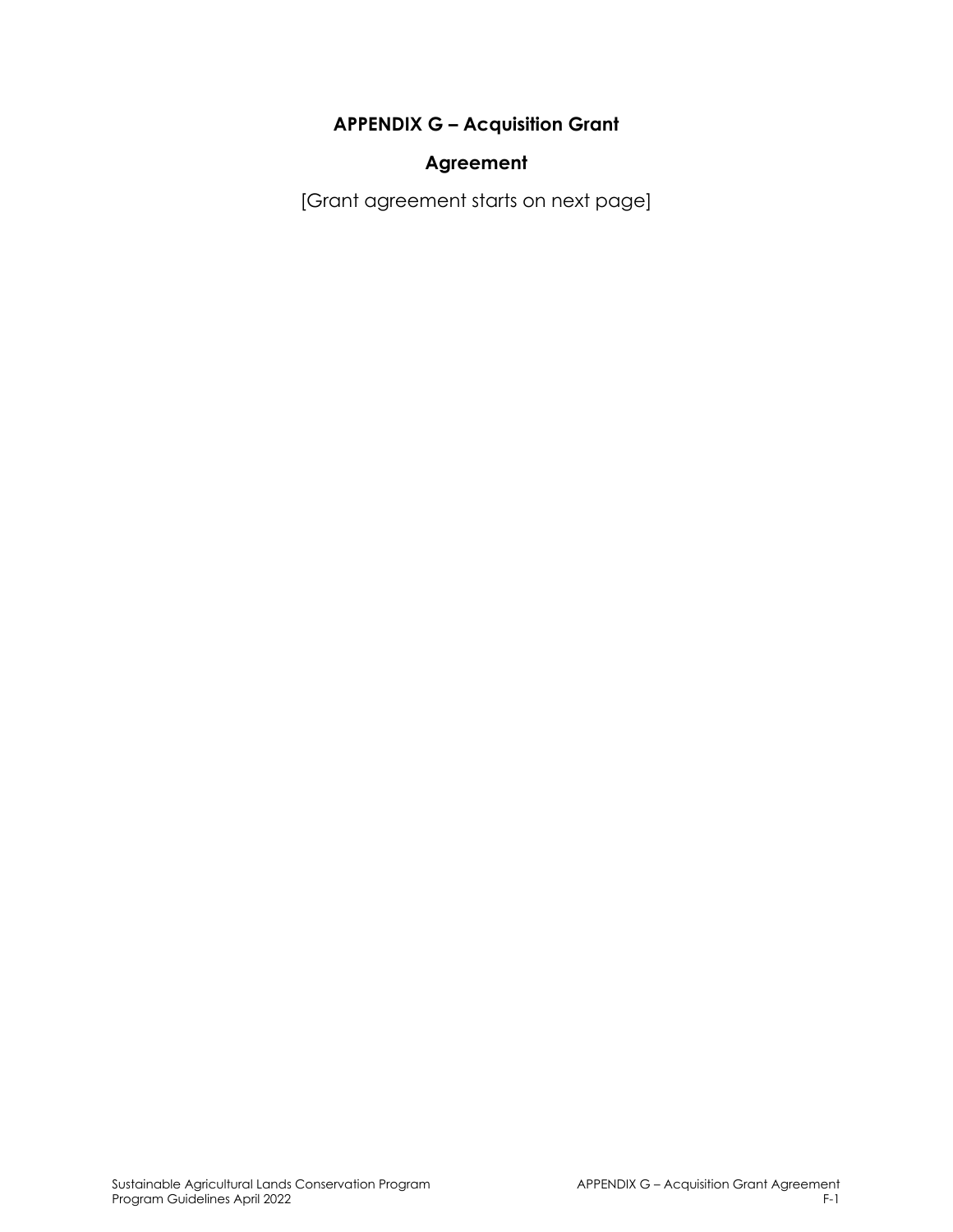| State of California - Department of Conservation<br><b>GRANT AGREEMENT DOC6</b>                                                                                       |                                                                                               | <b>GRANT AGREEMENT NUMBER:</b> |  |
|-----------------------------------------------------------------------------------------------------------------------------------------------------------------------|-----------------------------------------------------------------------------------------------|--------------------------------|--|
| (revised 12/18)                                                                                                                                                       |                                                                                               | FI\$Cal NUMBER:                |  |
| 1. This Grant Agreement is entered into by and between the Department of Conservation<br>("Department") and                                                           | ("Grantee").                                                                                  |                                |  |
| 2. The Grant Agreement Term is:                                                                                                                                       | From<br>(Or upon execution of this<br>Grant Agreement by both<br>parties, whichever is later) | through                        |  |
| 3.<br>The maximum amount of this<br>Grant Agreement is:                                                                                                               | \$                                                                                            |                                |  |
| 4. Signing this Grant Agreement means that Grantee agrees to comply with the terms and<br>conditions of the following exhibits which are part of the Grant Agreement: |                                                                                               |                                |  |
| Exhibit A, Scope of Work                                                                                                                                              |                                                                                               | Page(s)                        |  |
| Attachment 1: Project Map                                                                                                                                             |                                                                                               | Page(s)                        |  |
| Attachment 2: Authorized Signatory Form                                                                                                                               |                                                                                               | Page(s)                        |  |
| Attachment 3: Final Report                                                                                                                                            |                                                                                               | Page(s)                        |  |
| Attachment 4: Conditions of Funding Disbursal                                                                                                                         |                                                                                               | Page(s)                        |  |
| Exhibit B, Budget Detail and Payment Provisions                                                                                                                       |                                                                                               | Page(s)                        |  |
| Attachment 5: Budget Detail Worksheet                                                                                                                                 |                                                                                               | Page(s)                        |  |
| Attachment 6: Acquisition Invoice                                                                                                                                     |                                                                                               | Page(s)                        |  |
| Attachment 7: Associated Costs Invoice                                                                                                                                |                                                                                               | Page(s)                        |  |
| Attachment 8: Invoice Dispute Notification Template                                                                                                                   |                                                                                               | Page(s)                        |  |
| Exhibit C, General Terms and Conditions                                                                                                                               |                                                                                               | Page(s)                        |  |
| Exhibit D, Special Terms and Conditions                                                                                                                               |                                                                                               | Page(s)                        |  |
| Exhibit E, Award Letter                                                                                                                                               |                                                                                               | Page(s)                        |  |
| Exhibit F, Guidelines                                                                                                                                                 |                                                                                               | Page(s)                        |  |
| IN WITNESS WHEREOF, this Grant Agreement has been executed by the Parties hereto.                                                                                     |                                                                                               |                                |  |
|                                                                                                                                                                       | <b>GRANTEE</b>                                                                                |                                |  |
| <b>GRANTEE'S NAME</b>                                                                                                                                                 |                                                                                               |                                |  |
|                                                                                                                                                                       |                                                                                               |                                |  |
| BY (Authorized Signature)                                                                                                                                             |                                                                                               | <b>DATE SIGNED</b>             |  |
| ≤                                                                                                                                                                     |                                                                                               |                                |  |
| PRINTED NAME AND TITLE OF PERSON SIGNING                                                                                                                              |                                                                                               |                                |  |
| <b>ADDRESS</b>                                                                                                                                                        |                                                                                               |                                |  |
| <b>STATE OF CALIFORNIA</b>                                                                                                                                            |                                                                                               |                                |  |
| Agency Name: Department of Conservation                                                                                                                               |                                                                                               |                                |  |
| BY (Authorized Signature)                                                                                                                                             |                                                                                               | <b>DATE SIGNED</b>             |  |
| ≤                                                                                                                                                                     |                                                                                               |                                |  |
| PRINTED NAME AND TITLE OF PERSON SIGNING                                                                                                                              |                                                                                               |                                |  |
|                                                                                                                                                                       |                                                                                               |                                |  |
| <b>ADDRESS</b><br>715 P Street, Sacramento, CA 95814                                                                                                                  |                                                                                               |                                |  |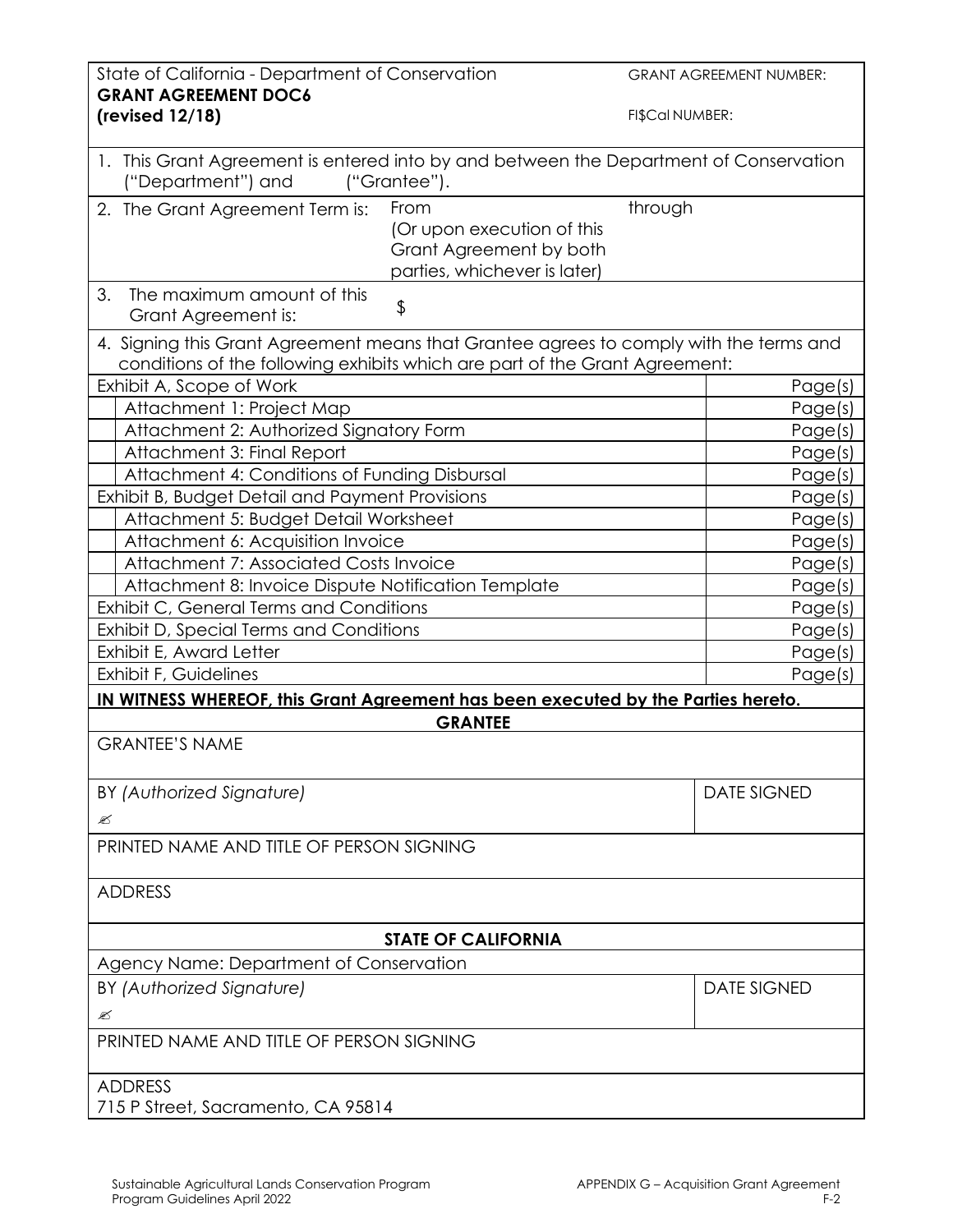# **Exhibit A, Scope of Work**

# **1. Grant Program Background**

The Sustainable Agricultural Lands Conservation Program (SALC), a component of the Strategic Growth Council's (Council) Affordable Housing and Sustainable Communities (AHSC) Program, supports California's greenhouse gas (GHG) emission reduction goals by making strategic investments to protect agricultural lands from conversion to more GHG intensive uses. Protecting critical agricultural lands from conversion to urban or rural residential development promotes smart growth within existing jurisdictions, ensures open space remains available, and supports a healthy agricultural economy and resulting food security. A healthy and resilient agricultural sector is becoming increasingly important in meeting the challenges occurring and anticipated as a result of climate change. All projects funded by GGRF monies must reduce or avoid greenhouse gas emissions.

The principal goal of SALC is to further the purposes of AB 32 by supporting infill development and avoiding increases in the greenhouse gas emissions associated with the conversion of California's irreplaceable agricultural land and resources to nonagricultural uses, particularly low-density residential development. The SALC efforts to protect agricultural lands complement the AHSC efforts to promote infill development. In this way, AHSC and SALC work together to reduce GHGs in the aggregate over time.

The Council identified the California Department of Conservation (Department) in conjunction with the Natural Resources Agency (Agency) to administer SALC. The Strategic Growth Council approved the roles of the Department and the Agency at its July 10, 2014 meeting. In addition, SALC has been developed in consultation with the California Department of Food and Agriculture.

# **2. The Project is Defined by the Application and Award Letter**

The Strategic Growth Council approved the Sustainable Agricultural Lands Conservation Program Grant Guidelines & Applications on February 25, 2020 (Exhibit F) (Guidelines). In accordance with the Guidelines, Grantee submitted application [DOC Application Number] for an agricultural conservation acquisition grant on approximately +[number of acres] of privately-owned real property known as the [Property Common Name] located in/near [City/CDP] in the County of [County]. The [Property Common Name] is shown on the Project Map (Attachment 1). The agricultural conservation acquisition will be referred to as the "Project" throughout this Grant Agreement.

The Council awarded Grantee a grant for the Project at its [insert date] meeting subject to any conditions contained in the Award Letter Award Letter (Exhibit E). The Project includes any conditions in the Award Letter. The Department and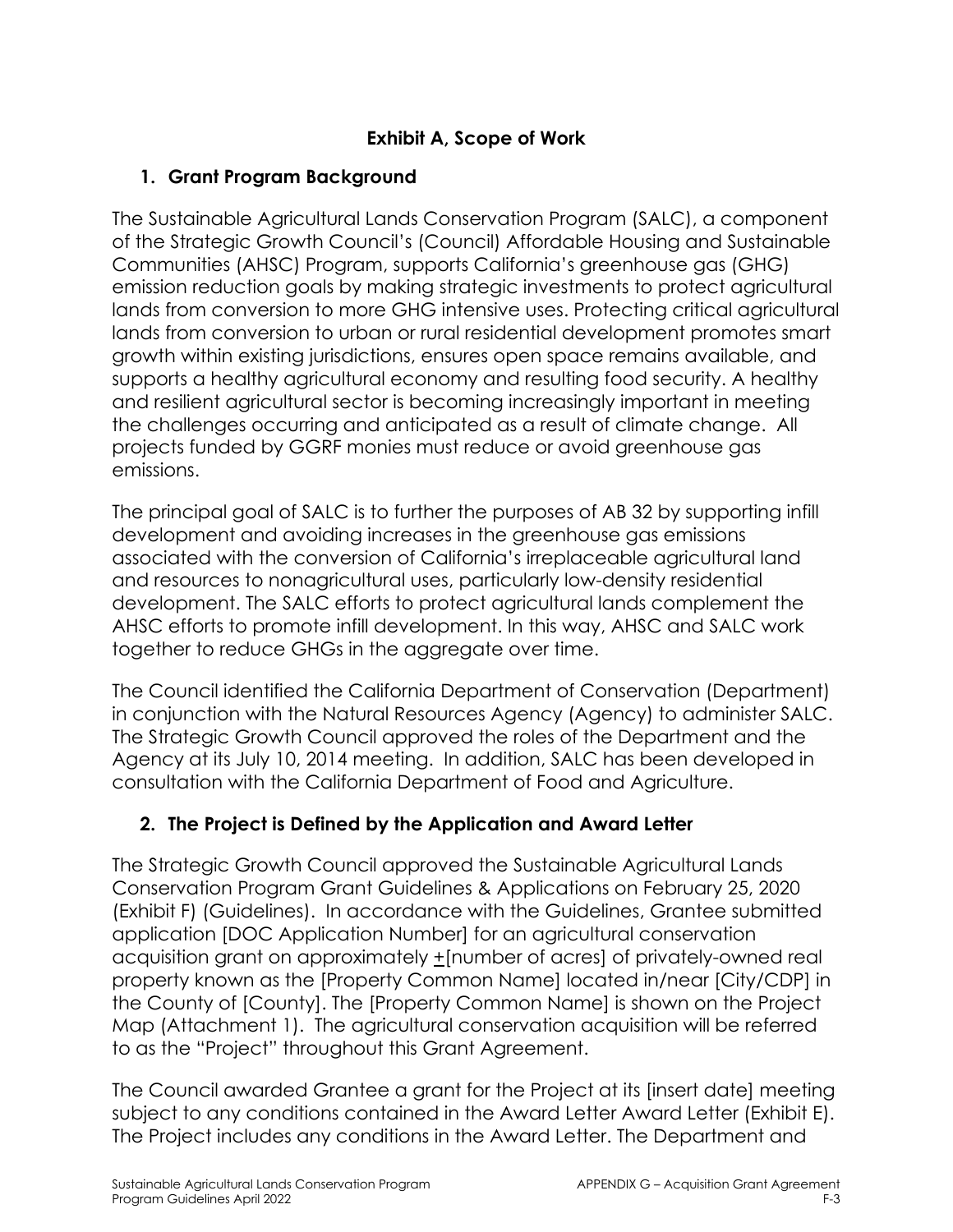Grantee enter into this Grant Agreement to provide the not to exceed funding identified in this Grant Agreement and set forth the terms and conditions upon which the grant will be administered.

### **3. Authorized Signers**

The Department Director or designee is authorized to sign this Grant Agreement and grant-related documents on behalf of the Department.

Grantee's Authorized Signatory or designee is authorized to sign this Grant Agreement and grant-related documents as shown in the Authorized Signatory Form (Attachment 2).

Grantee must keep Authorized Signatory Forms up to date. Within seven (7) working days of any change to the authorized signatory or to the delegated authorized signatory, Grantee shall notify the Department in writing of the change. The written notice shall be sent as an electronic mail (email) attachment to be filed with the Grant Agreement.

### **4. Project Representatives**

The project representatives are the contact people for the Department and Grantee. The project representatives during the term of this Grant Agreement are:

#### **Department**

Name: Title: Grant Manager\* Phone Number: Email:

\* Unless otherwise stated within this Grant Agreement, all correspondence and documents to the Department of Conservation will be sent to the Grant Manager as described in Document Submission (Exhibit A, Section 6).

#### Grantee

| Name:         |
|---------------|
| Title:        |
| Phone Number: |
| Email:        |

| Name:  |               |
|--------|---------------|
| Title: |               |
|        | Phone Number: |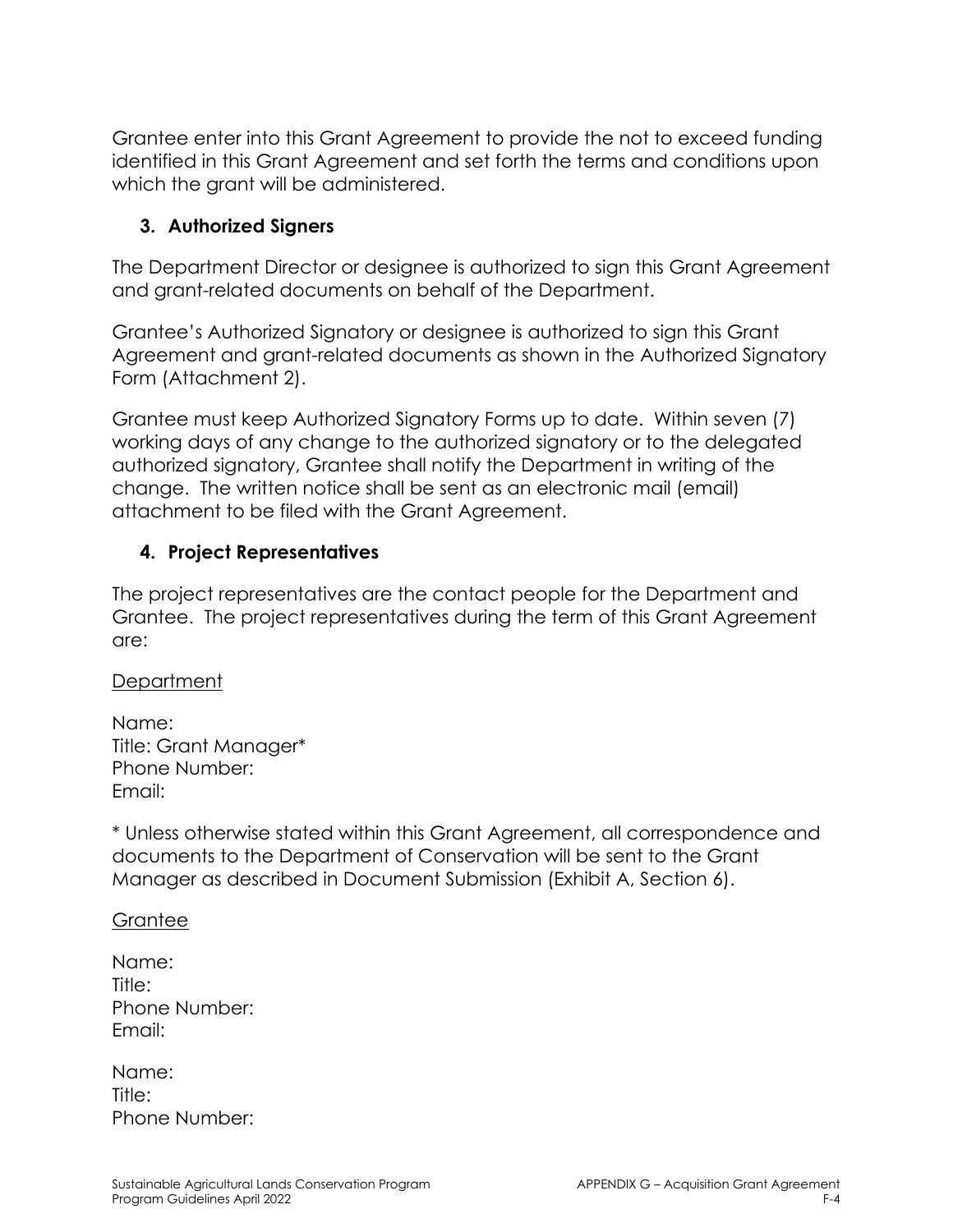Email:

Department and Grantee must keep the Project Representative(s) up to date. Any changes to the Project Representatives by either Grantee or Department shall be made by providing seven (7) working days advance written notice to the other party. The written notice shall be sent as an electronic mail (email) attachment to be filed with the Grant Agreement.

### **5. Grantee Responsibilities**

Grantee is responsible for:

- A. Using grant funds only as intended for the Project.
- B. Performing all tasks necessary to complete the acquisition, in accordance with the Budget, Guidelines, Application, and Award Letter. Grantee must obtain the Departments approve of the acquisition deed, include the terms and all exhibits. The Department may reject any changes to the deed after it has approved the deed.
- C. Submitting invoices for reimbursement using the Acquisition Invoice template (Attachment 6) or the Associated Costs Invoice template (Attachment 7), as appropriate, including any supporting documents.
- D. Submitting a final report with the last invoice, using the Final Report template (Attachment 3).
- E. Complying with all terms and conditions of this Grant Agreement, including all incorporated documents.
- F. Complying with statutes, rules, and regulations applicable to this Grant Agreement.
- G. Maintaining an accounting system that accurately reflects all fiscal transactions and provides accounting information, retaining all records and required documents as specified in Exhibit C, Section 4, and providing all required documents during an audit, as specified in Exhibit C, Section 5.

### **6. Document Submission**

### A. Electronic Mail

When this Grant Agreement requires Grantee to give invoices, reports, or other documents to the Department, Grantee must use email unless this Grant Agreement specifically requires that the document be sent by mail. All email must contain the Grant Agreement number and Grantee's name in the subject line.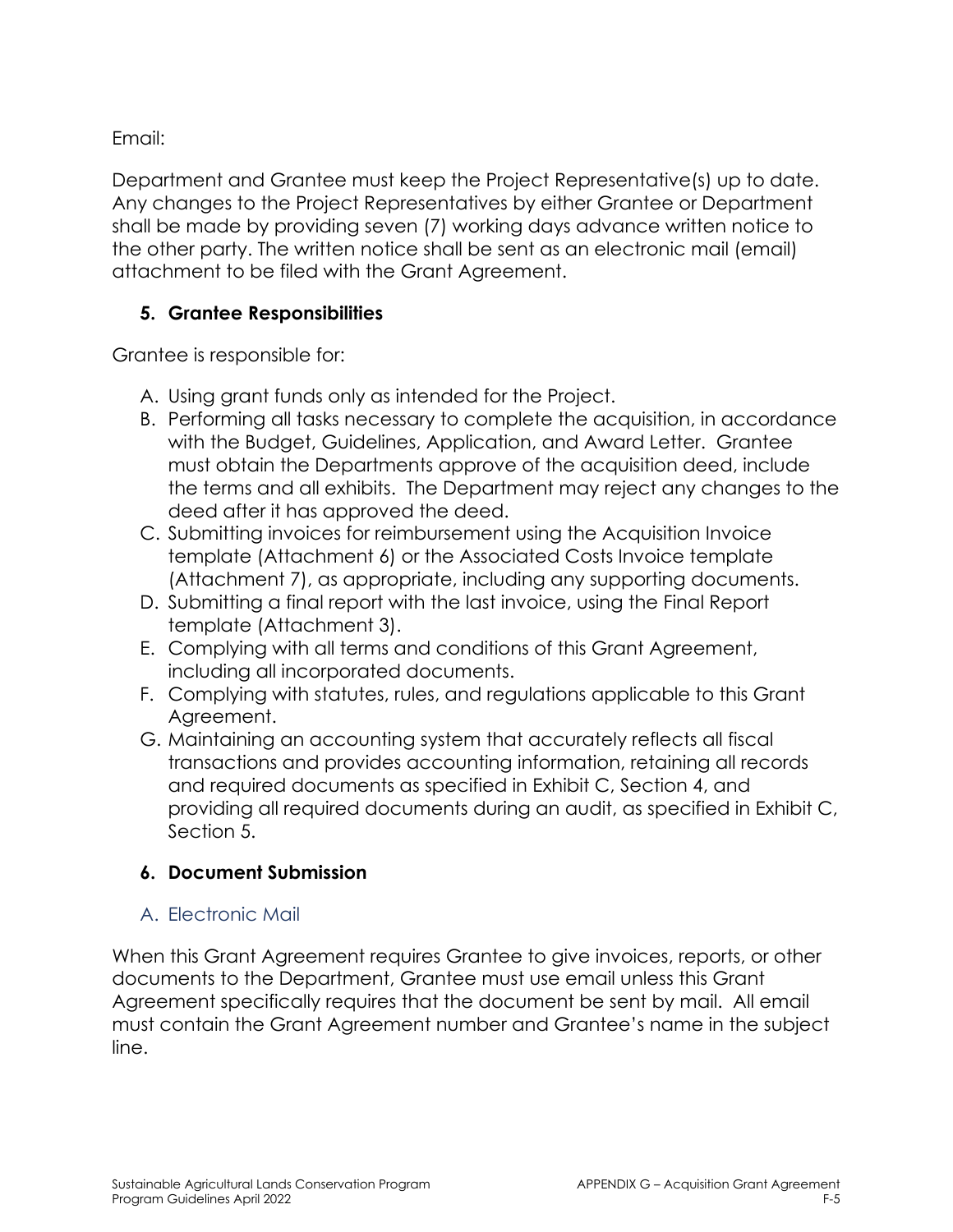### B. Correspondence

Correspondence and documents must be submitted via email: [Grant Manager Email]

### **7. Reporting Requirements**

- A. All reports must be submitted to Grant Manager on the required due date. Reports are not deemed received until the Grant Manager confirms receipt of the report.
- B. All reports must be signed by the Authorized Signatory or designee on file with the Department as stated in Authorized Signatories.
- C. Reports that do not meet the reporting requirements set forth in this Grant Agreement may result in a delay in release of funds.
- D. Grantee is required to report the employment outcomes for projects if the total grant award is \$1 million or more in accordance with the Guideline (Exhibit F).
- E. If the Project falls substantially behind the implementation schedule agreed to between it and the Department, the Department may require Grantee to submit quarterly Progress Reports for the remainder of the Grant Term, unless or until this requirement is deemed to be no longer necessary by the Department. The initial Progress Report must explain why the project is behind schedule, provide an updated implementation schedule to address the delay, and describe the steps being taken to ensure that the project is continuing to move towards completion within the Grant Term. Subsequent Progress Reports shall detail the Grantee's progress toward completing the acquisition in a timely matter.
- F. A Final Report shall be submitted with the final Associated Costs invoice utilizing the Final Report template (Attachment 3). If a grantee is not requesting reimbursement for Associated Costs, the Final Report must be submitted within 30 days of close of escrow.

### **8. Accounting of Stewardship Funds**

Grantee certifies that the stewardship fund holder uses accepted accounting practices as promulgated by either the Financial Accounting Standards Board or any successor entity for nonprofit organizations, of the Governmental Accounting Standards Board or any successor entity for public agencies, to the extent those practices do not conflict with any requirement for special districts in statute for local governmental financial affairs.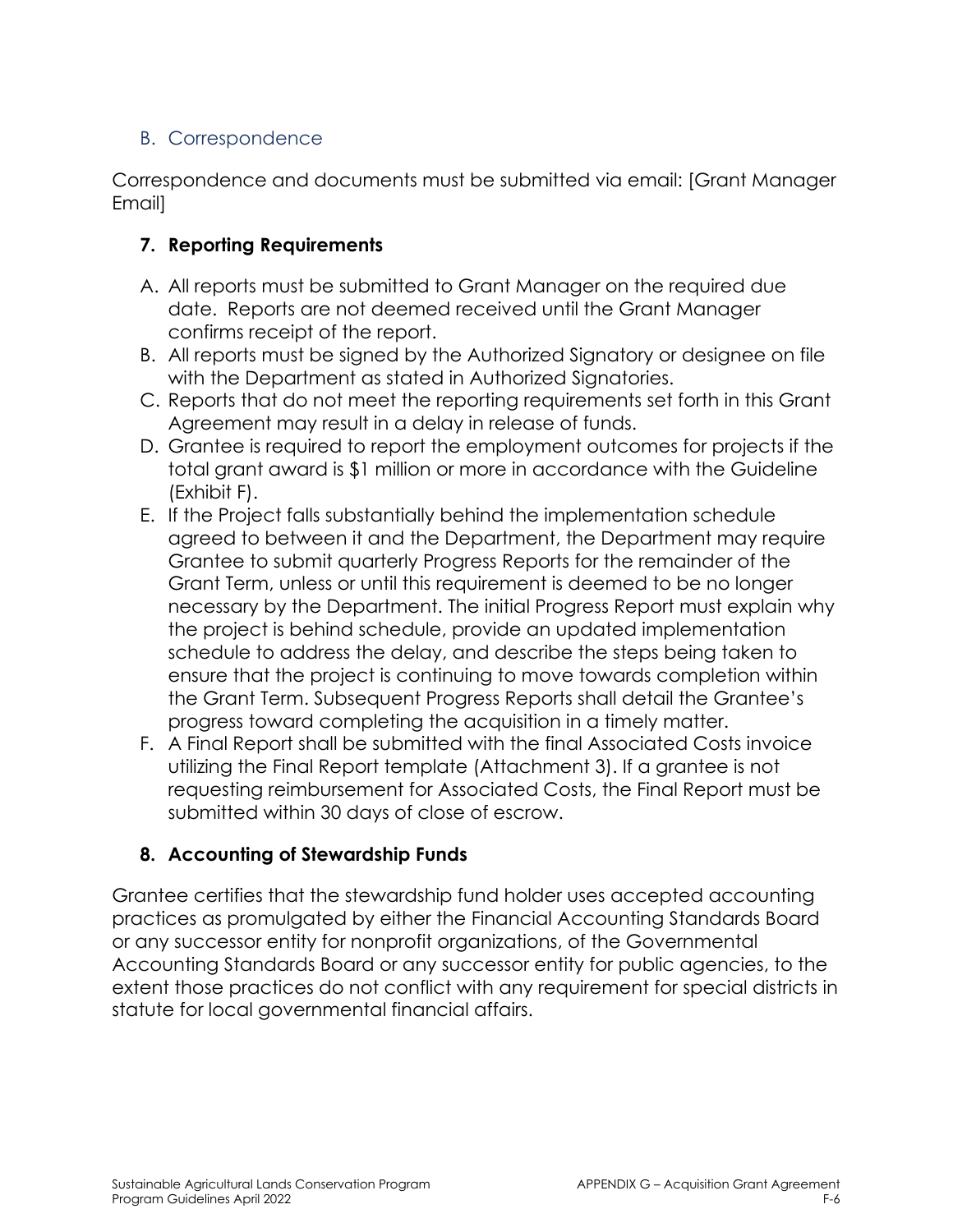# **Attachment 1: Project Map**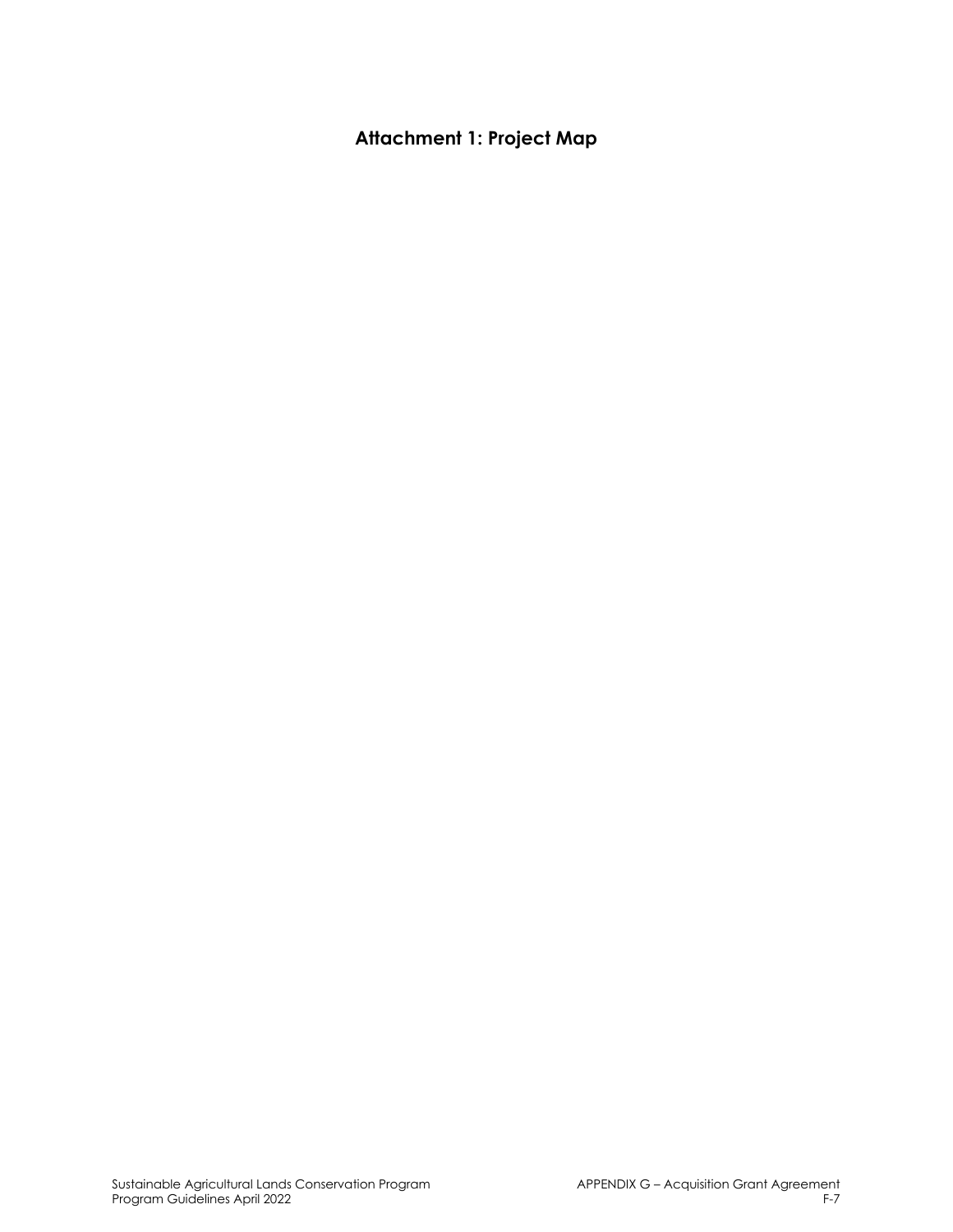#### **Attachment 2: Authorized Signatory Form Authorized Signatory Form**

I hereby verify that I am an authorized Grantee representative and signatory and, as such, can sign and/or delegate authorization to sign and bind Grantee as it relates to the above-referenced Grant Agreement and grant related documents.

|    | <b>Grantee Authorized Signatory:</b>                                                                                                                                                     |        |  |
|----|------------------------------------------------------------------------------------------------------------------------------------------------------------------------------------------|--------|--|
|    | Name:                                                                                                                                                                                    | Title: |  |
|    | Signature:                                                                                                                                                                               | Date:  |  |
|    | <b>Delegated Authorized Signatories:</b>                                                                                                                                                 |        |  |
| 1. | Name:                                                                                                                                                                                    | Title: |  |
|    | Signature:                                                                                                                                                                               | Date:  |  |
|    | <b>Document(s) Authorized to sign:</b> $\Box$ All Grant Related Documents or<br>Grant Agreement $\Box$ Grant Amendments $\Box$ Budget Amendments $\Box$ Reports                          |        |  |
|    | $\Box$ Invoices $\Box$ Other                                                                                                                                                             |        |  |
|    |                                                                                                                                                                                          |        |  |
|    | 2. Name:                                                                                                                                                                                 | Title: |  |
|    | Signature:                                                                                                                                                                               | Date:  |  |
|    | <b>Document(s) Authorized to sign:</b> $\Box$ All Grant Related Documents or<br>Grant Agreement $\Box$ Grant Amendments $\Box$ Budget Amendments $\Box$ Reports<br>Invoices $\Box$ Other |        |  |
|    |                                                                                                                                                                                          |        |  |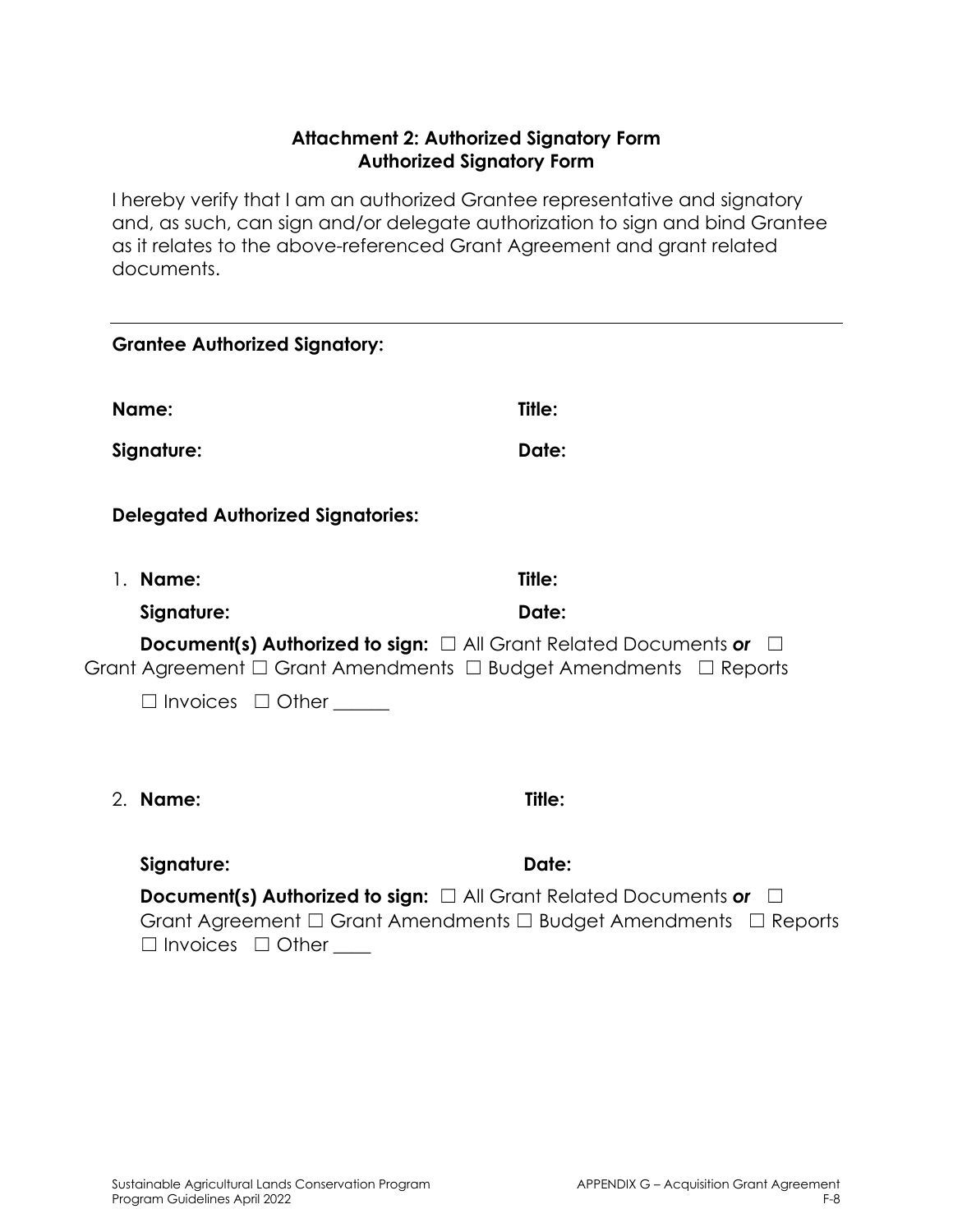#### **Attachment 3: Final Report Agricultural Conservation Acquisition Final Report**

Grantee Name

Project Title **Grant Number** 

Final closing date of the project

Please include copies of news articles and any other media coverage, as well as any promotional and educational materials produced as a result of this grant agreement that have not already been submitted. A request for final payment should be submitted in conjunction with, but not as a portion of, the final report.

- 1. Give a brief summary the organization, the objectives of the project, and how these objectives were accomplished.
- 2. State the amount awarded and how the funds were used.

\_\_\_\_\_\_\_\_\_\_\_\_\_\_\_\_\_\_\_\_\_\_\_\_\_\_\_\_\_\_\_\_\_\_\_\_\_\_\_\_\_\_\_\_\_\_\_\_\_\_\_\_

- 3. Describe any problems and/or concerns that may have arisen during the course of this project and the corrective actions that were taken.
- 4. List any findings, conclusions, or recommendations for follow-up or ongoing activities that might result from the successful completion of the project.
- 5. Present a summary of project successes.
- 6. Please offer any feedback or suggestions for improvement that may assist future administration of grant funds by the Department.

I certify that this Final Report is accurate and that this project complies with the Agreement. I further certify that any expenditure discussed in this report is allowed under the Agreement and that all funds were expended for the purposes of this Project.

Agreement and that all funds were expended for the purposes of this Project.

**Name: Title: Signature: Date:**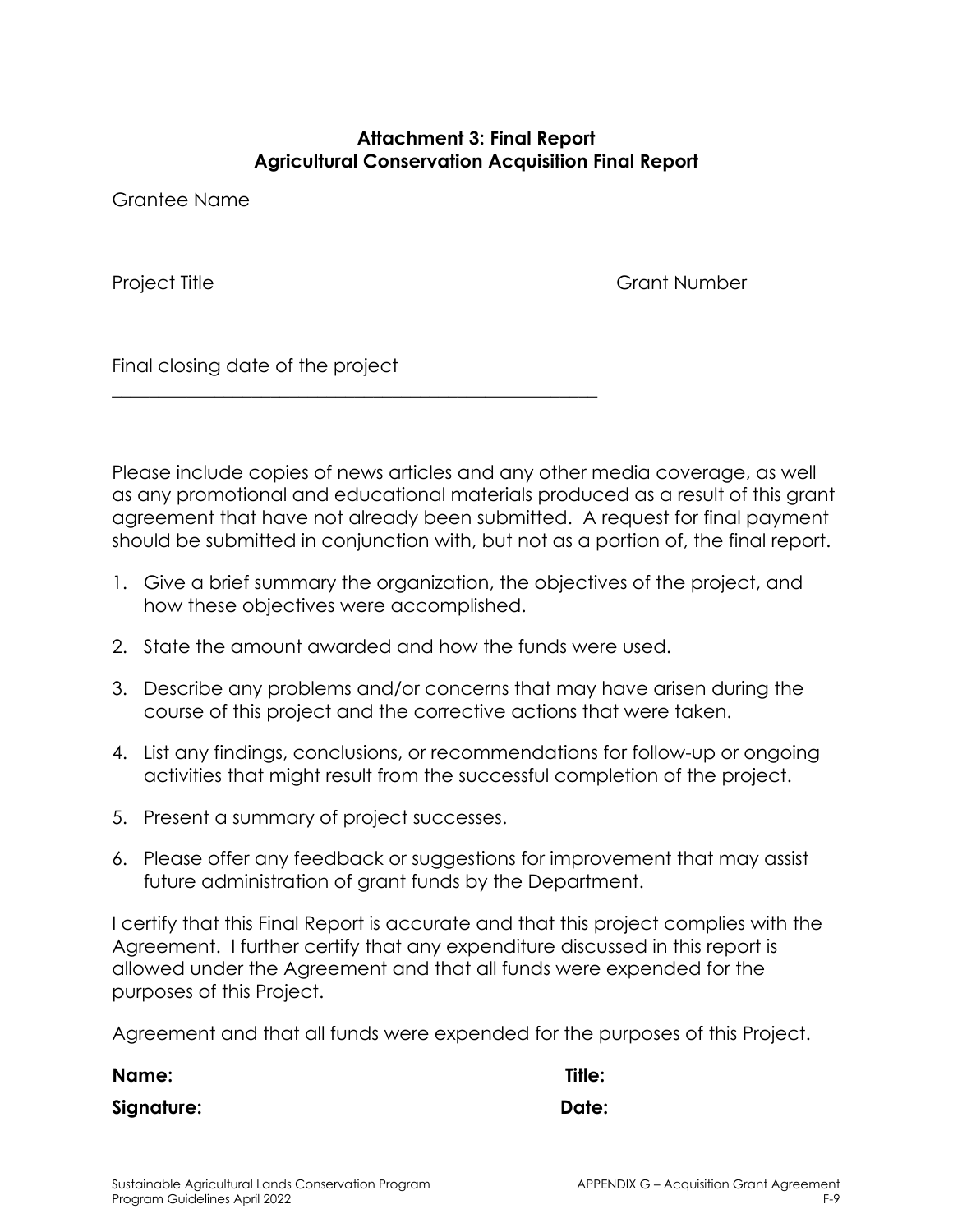### Attachment 4: Conditions of Funding Disbursal

Conservation Acquisition Cost(s). The Department will disburse the funds for the Conservation Acquisition Cost(s) to the escrow account established with a title insurance company licensed by the California Department of Real Estate, for purchase of the [agricultural conservation easement(s)/fee title] funded through this grant only when the following conditions have been met:

- **A.** California Department of General Services has approved the appraisal:
	- i. Grantee has provided the Department with an electronic copy and one hard copy of the appraisal; and,
	- ii. The appraisal complies with the Department's Overview and Preparation of Agricultural Conservation Easement Appraisals and DGS's Appraisal Specifications, as determined by the Department.
- **B.** Department has approved or has incorporated Department approval of the following into the joint escrow instructions as conditions of closing:
	- i. Final draft deed including all exhibits/attachments and any title exceptions that the deed will be subject to;
	- ii. Pro forma title policy;
- iii. Any subordination agreements and documents needed to resolve title-related issues identified by the Department or Grantee;
- iv. Final draft Baseline Documentation Report;
- v. Estimated escrow closing statement;
- vi. Joint escrow instructions that, at a minimum, require the following as conditions prior to either disbursing escrow funds or closing escrow, depending on the task:
	- a. Subordination or release of all senior liens or financial encumbrances on the property;
	- b. Escrow officer's signature acknowledging receipt of the instructions and agreeance to act in accordance therewith;
	- c. Recordation of the agricultural conservation easement(s) immediately upon close of escrow;
	- d. Issuance of a title insurance policy, naming the Council as an additional insured for the full amount of the appraised value of the acquisition, with no exceptions to title other than those identified in the Proforma approved by the Department;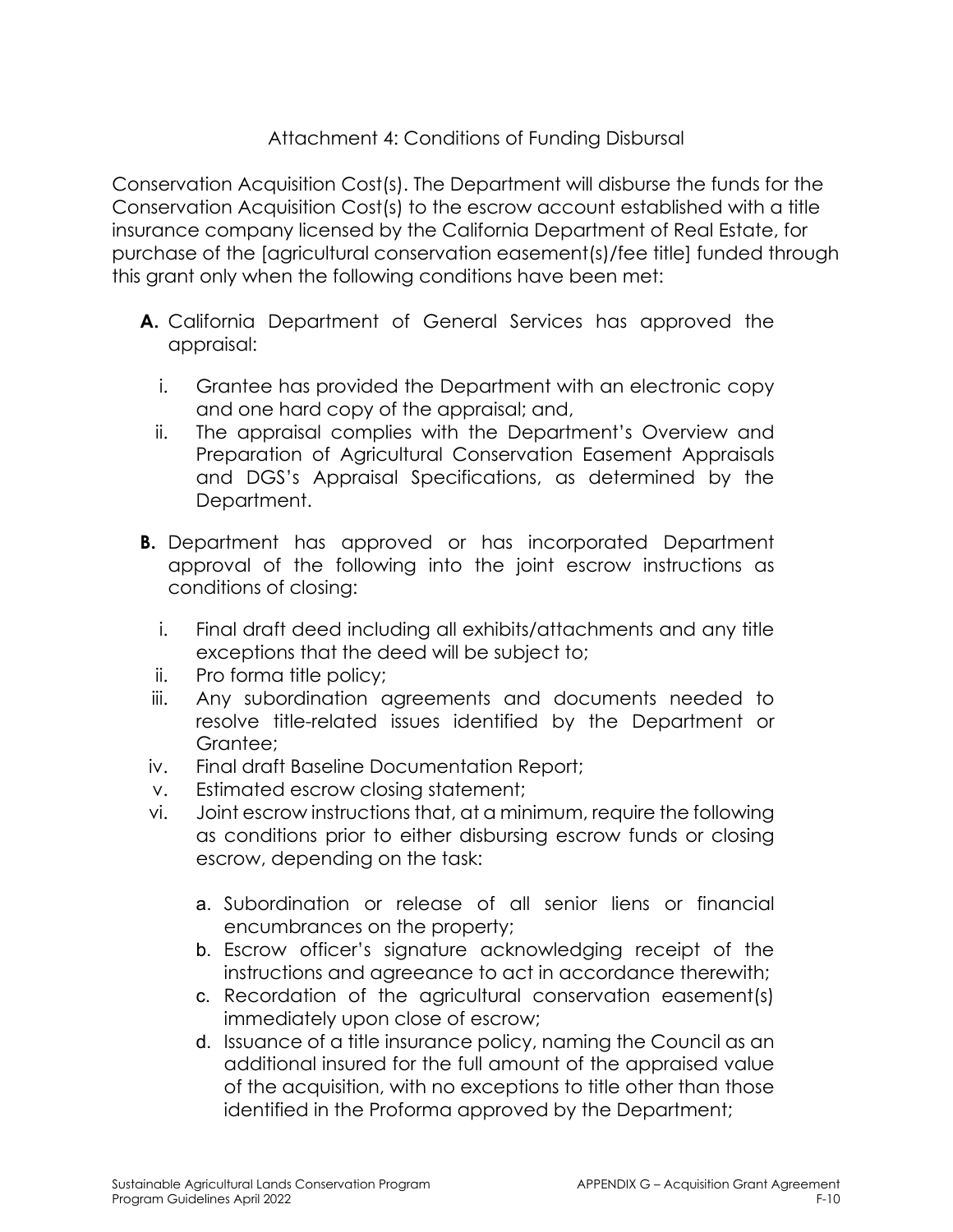- e. Provision that the escrow officer provide a copy of the recorded deed, final title policy, recorded subordination documents, final escrow closing statement, and any other items that the Department may require to the Department within 30 days of closing; and,
- f. Provision that, should the [easement/fee title] not be conveyed to the grantee, all SALC Program funds will be returned to the Department.
- **C.** Grantee has authorized the responsible title and/or escrow officer to communicate with the Department regarding the escrow associated with the agricultural conservation acquisition transaction.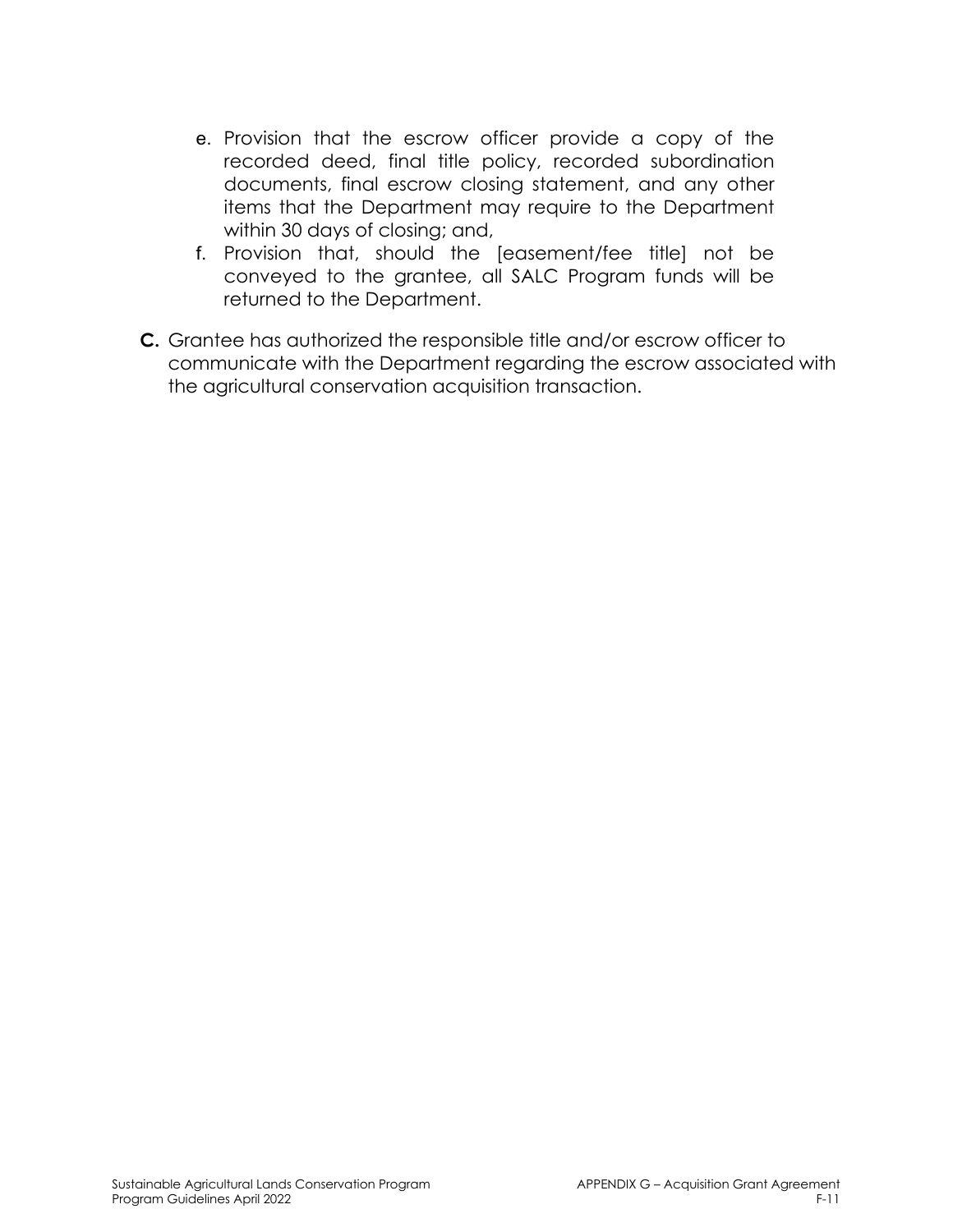### **Exhibit B, Budget Detail and Payment Provisions**

### **1. Payment**

- A. Upon notification by the Department that the conditions set forth in the "Conservation Acquisition Costs" of the Conditions of Funding Disbursal attachment (Attachment 4) have been satisfied, the Grantee shall submit an invoice for the Conservation Acquisition Cost to the Department using the Department's acquisition invoice template (Attachment 6).
- B. To receive payments of grant funds, Grantee must submit an invoice.
- C. Upon receipt and approval of an itemized invoice and required supporting documentation, the Department agrees to reimburse Grantee for actual expenditures for work completed, in accordance with the rates specified in the Budget Detail Worksheet (Attachment 5).
- D. The Department may withhold final payment until all terms of the Grant Agreement have been satisfied.
- E. Payment shall be made within forty-five (45) days upon receipt and approval of an invoice. Failure to comply with requirements may result in non-payment or delayed payment.
- F. For cost principles, see Exhibit B, Section 5.
- G. Funds contributed toward the acquisition purchase price will be deposited into an escrow account established with a title insurance company licensed by the California Bureau of Real Estate for disbursement upon completion of all requirements outlined in the Scope of Work. Except in the case of a bargain sale, match funds being used to complete the easement purchase must be deposited into the escrow account before the purchase may be completed. At close of escrow, the title insurance company must be able to insure title to the interest being recorded.

### **2. How to Submit Invoices**

- A. Send the invoices to the Grant Manager by email. Include the Grant Agreement number and Grantee's name in the subject line. Invoices may not be submitted within the first 60 days of the Grant Agreement effective date.
- B. Grantee may not submit an acquisition invoice unless all the Conditions of Funding Disbursal identified in the Guidelines (Exhibit F) are satisfied.
- C. Send associated costs invoices regularly. Grantee shall submit invoices no more frequently than monthly, in arrears, to the Grant Manager.
- D. A request for payment shall consist of:

i. Either the Acquisition Invoice (Attachment 6) or Associated Costs Invoice (Attachment 7) on official letterhead and signed by the Authorized Signatory, or authorized designee on file with the Department (Exhibit A, Section 3), certifying the expenditures are for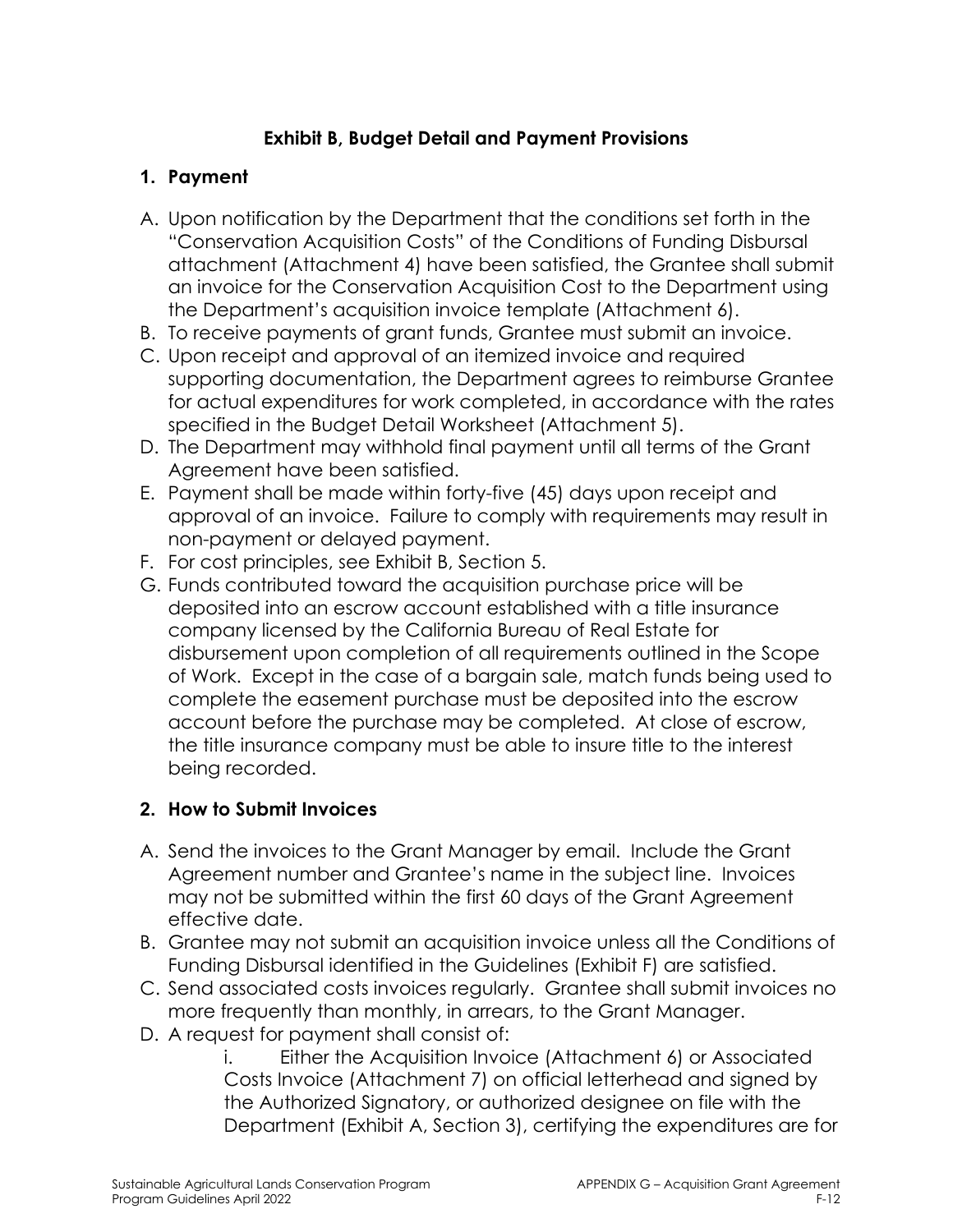actual expenses for the tasks performed under this Grant Agreement.

ii. Supporting documentation for reimbursement of associated costs. Copies of the final escrow closing statement, proof of purchase receipts, sufficiently detailed subcontractor's invoices, activity logs, timesheets, or canceled check must be submitted for each item requested to be reimbursed. These items must contain sufficient information to establish that the specific service was rendered, or purchase was made. Original supporting documentation is not required and should be retained by the **Grantee** 

- E. Supporting documentation (e.g., timesheets, activity logs, cancelled checks) for matching funds does not need to be submitted to the Department but should be retained by Grantee in the event of an audit (Exhibit C, Section 5).
- F. At any time, the Department may request hard copies of invoices, reports, supporting documentation, and evidence of progress.

# **3. Invoice Dispute**

In the event of an invoice dispute, see Exhibit D, Section 5.

### **4. Budget Contingency Clause**

- A. If the Budget Act of the current year and/or any subsequent years covered under this Grant Agreement does not appropriate sufficient funds for the program, this Grant Agreement shall have no further force nor effect. In this event, the Department shall have no liability to pay any funds whatsoever to Grantee or to furnish any other considerations under this Grant Agreement, and Grantee shall not be obligated to perform any provisions of this Grant Agreement.
- B. If funding for any fiscal year is reduced or deleted by the Budget Act for purposes of this program, the Department shall have the option to either cancel this Grant Agreement with no liability occurring to the Department or offer an amendment to reflect the reduced amount.

### **5. Cost Principles**

- A. All costs to be reimbursed must be consistent with the Guidelines (Exhibit F).
- B. All costs to be reimbursed must be reasonable, as defined in the Guidelines (Exhibit F).

### **6. Travel Reimbursement**

Travel may not be reimbursed in accordance with the Guidelines (Exhibit F).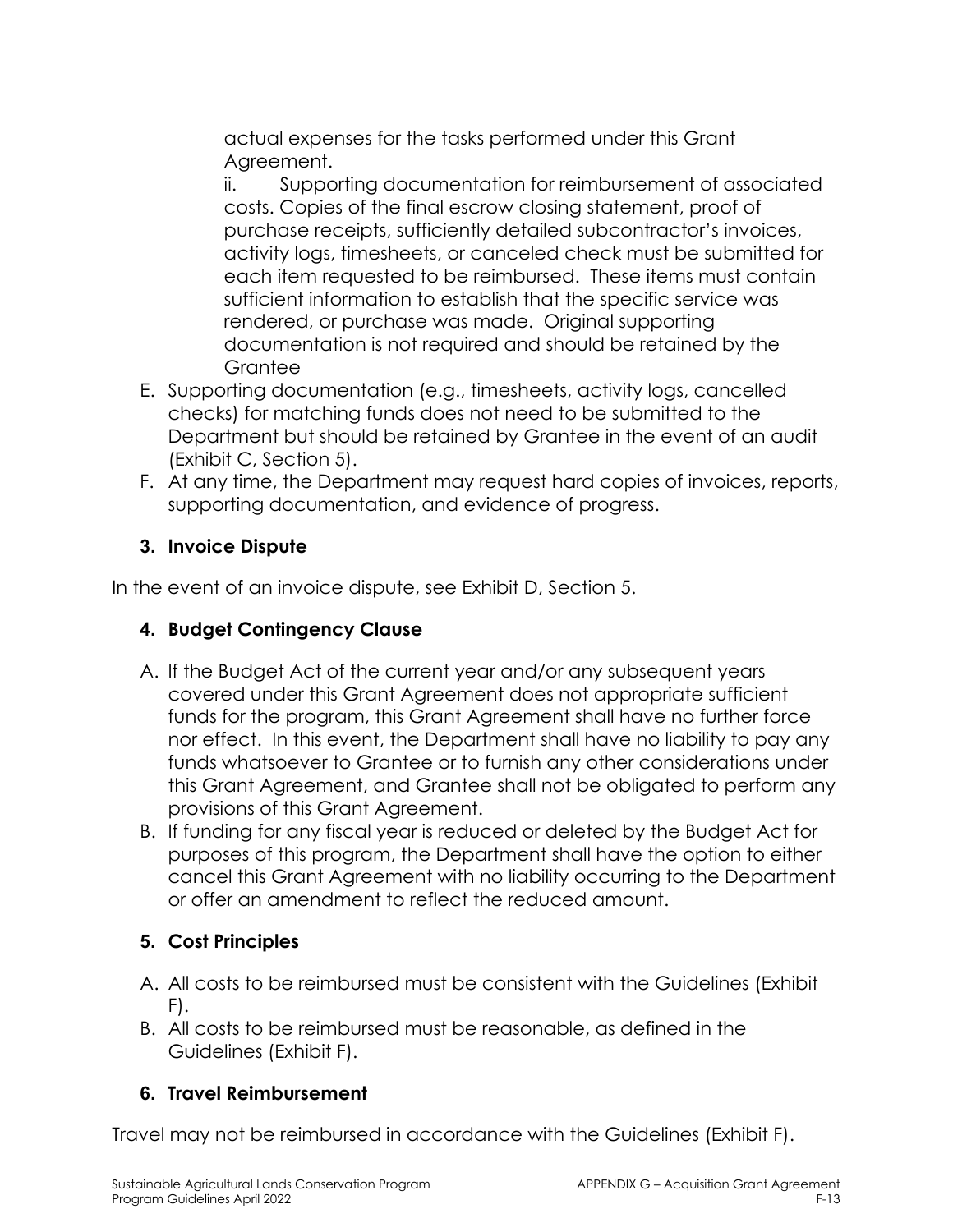### **7. Budget Modification**

- A. Grantee must keep the Budget Detail Worksheet (Attachment 5) up to date.
- B. Changes between Associated Costs line items, excluding the Management Plan, are allowed by providing written notice with or before submission of an invoice. If submitted before the invoice, the written notice shall be sent as an electronic mail (email) attachment to be filed with the Grant Agreement.
- C. Changes to the Acquisition line item(s) up to five percent (5%) shall be made via a written request to the grant manager before submission of the Acquisition invoice. The written request shall be sent as an electronic mail (email) attachment to be filed with the Grant Agreement. Approval or denial of the change will be made by the Program Manager in consultation with Council staff. The approval or denial shall be filed with the Grant Agreement.
- D. Changes to the Acquisition line item(s) up to fifteen percent (15%) shall be made via a written request to the grant manager before submission of the Acquisition invoice. The written request shall be sent as an electronic mail (email) attachment to be filed with the Grant Agreement. Approval or denial of the change will be made by formal action of the Council.
- E. No other modifications to the budget are allowed. The approval or denial shall be filed with the Grant Agreement.

### **8. Amendments**

- A. This section applies to any changes to this Grant Agreement, excluding the following:
	- i. Changes to the Authorized Signatory Form (Attachment 1). For changes to the Authorized Signatory Form see Exhibit A, Section 3.
	- ii. Changes to project representatives, see Exhibit A, Section 4.
- B. Except as otherwise specified, Grantee must request and obtain prior written approval before any change (amendment) to this Grant Agreement is valid.
- C. Request for amendments must:
	- i. Be prepared, in writing, on official letterhead and signed by the Authorized Signatory or designee on file with the Department.
	- ii. Be submitted to the Grant Manager at least two (2) months prior to when the amendment is needed.
	- iii. Include the Grant Agreement number, a detailed explanation of the proposed amendment, reason for the amendment, and the effect of not approving the request.
	- iv. Include a copy of the document(s) requested for amendment that shows the requested changes.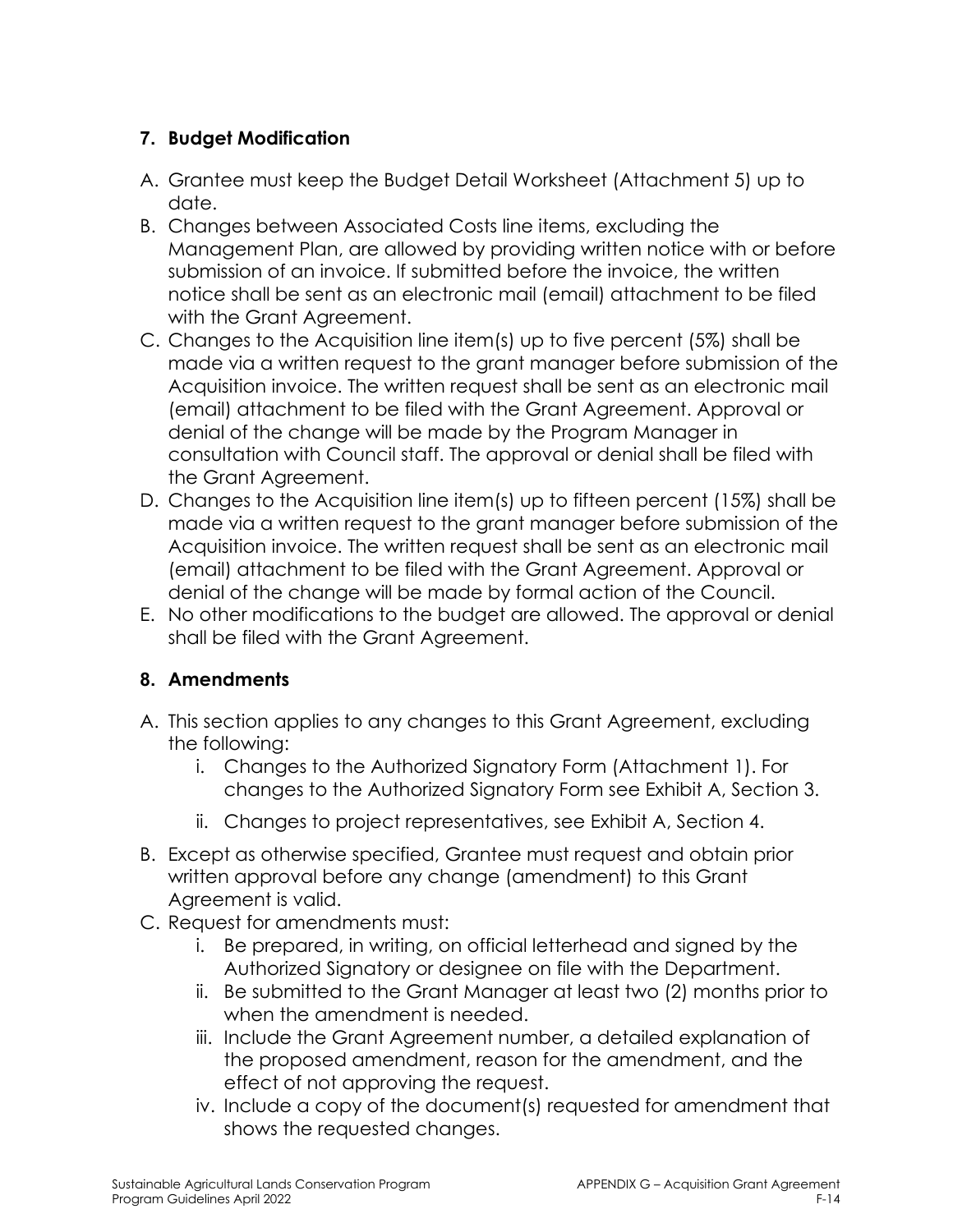- D. The Grant Manager will respond in writing within fifteen (15) working days from receipt of request to approve or deny the request for amendment, including the reason for the decision.
- E. The Grant Manager will process amendments within thirty (30) days of the approval date. The amendment will not be in effect until both parties have signed the Grant Agreement amendment.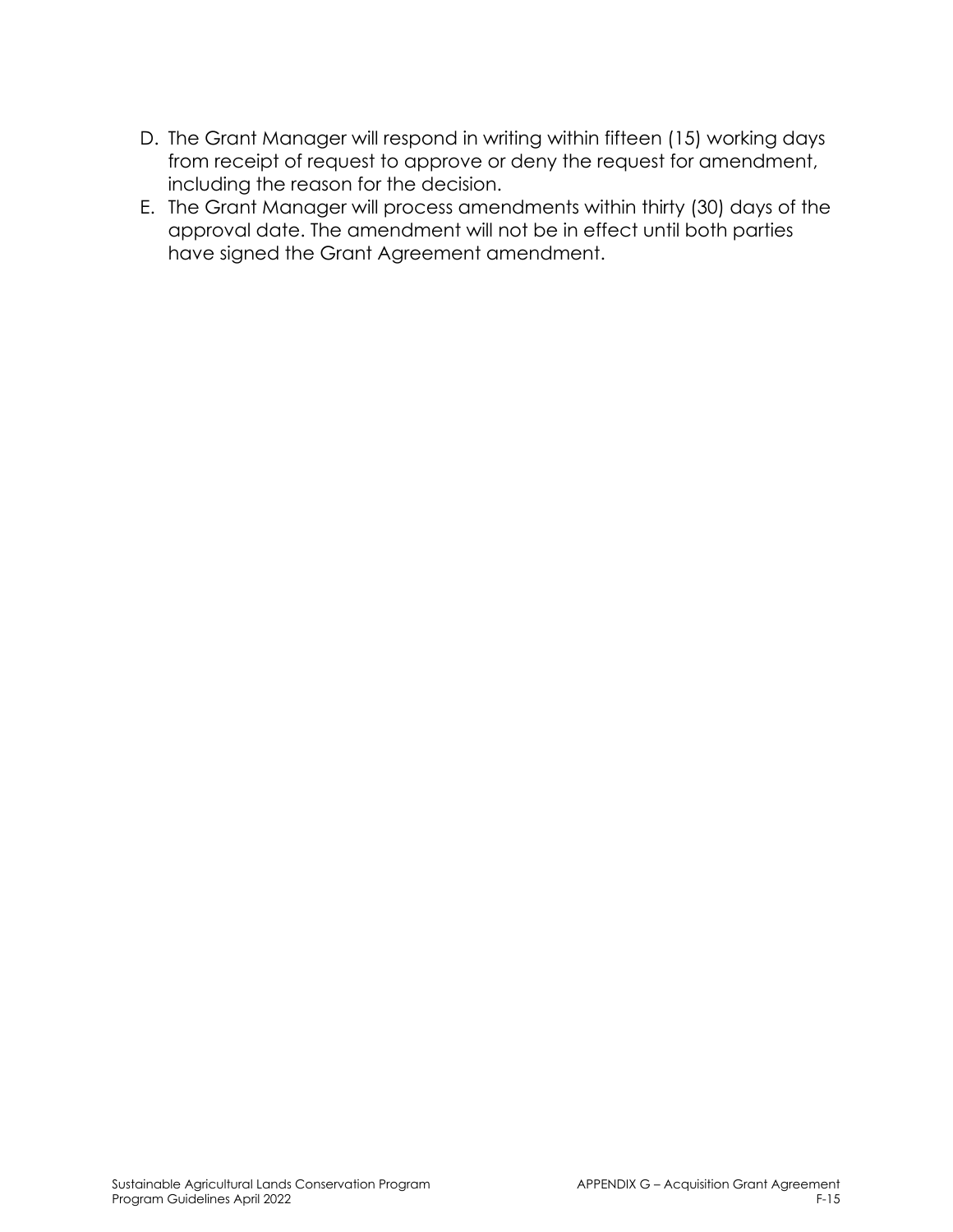**Attachment 5: Budget Detail Worksheet**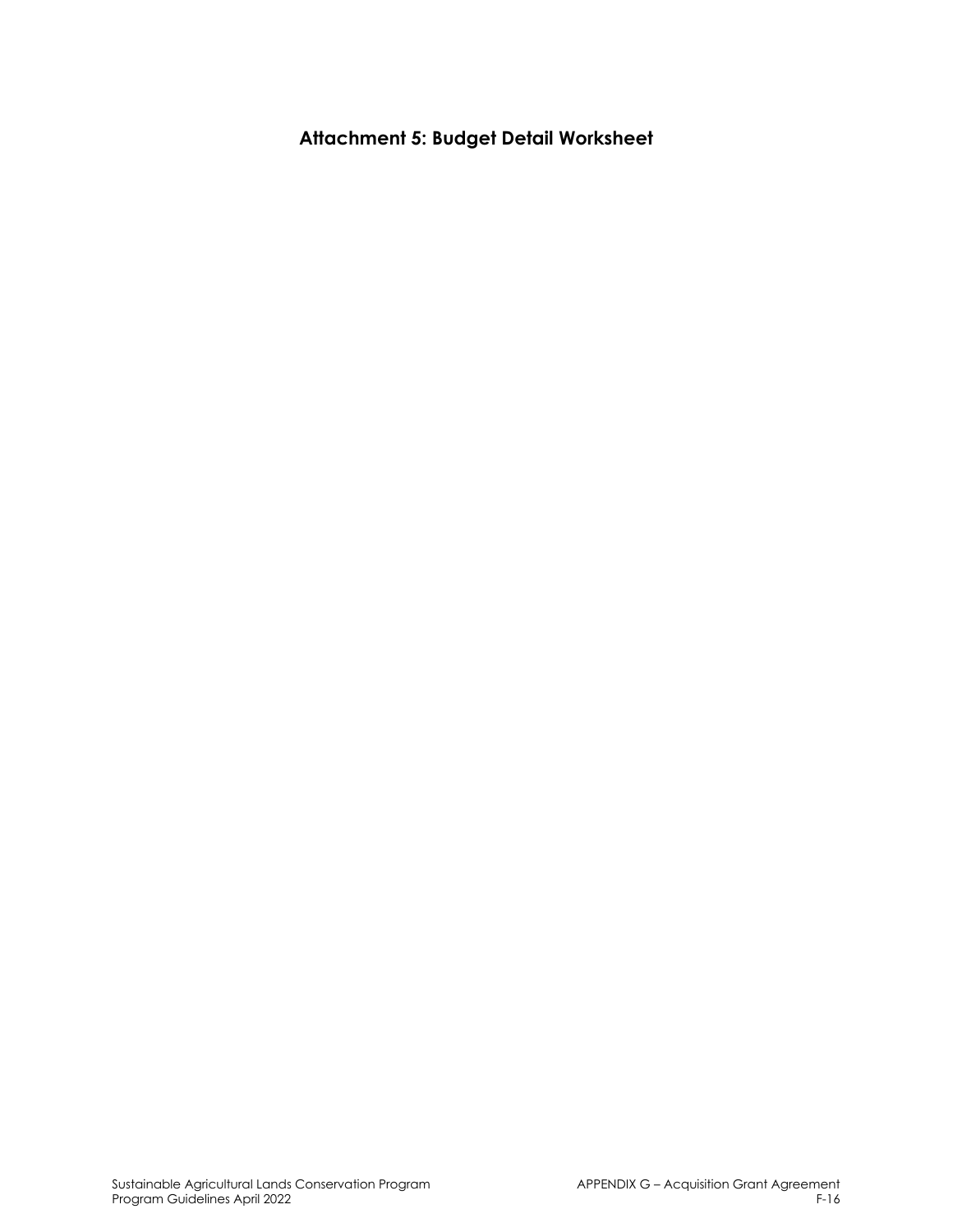#### **Attachment 6: Acquisition Invoice**

**TO:** Department of Conservation **Date: Date:** 

Division of Land Resource Protection

Attn: (grant manager)

715 P Street, MS 1904

Sacramento, CA 95814

**Grant No.: Invoice No.:** 

=============================================================

Please remit \$\_\_\_\_\_\_\_\_\_\_ to [Title Company] for the purchase of [fee title] or [an agricultural conservation easement] on Farm/Ranch in County.

[Title Company]

[address]

[phone number]

Escrow No.:

Match funding for the acquisition will be provided by the  $\qquad$  at \$

**Total request in this invoice: \$**

Signature of Authorized Signatory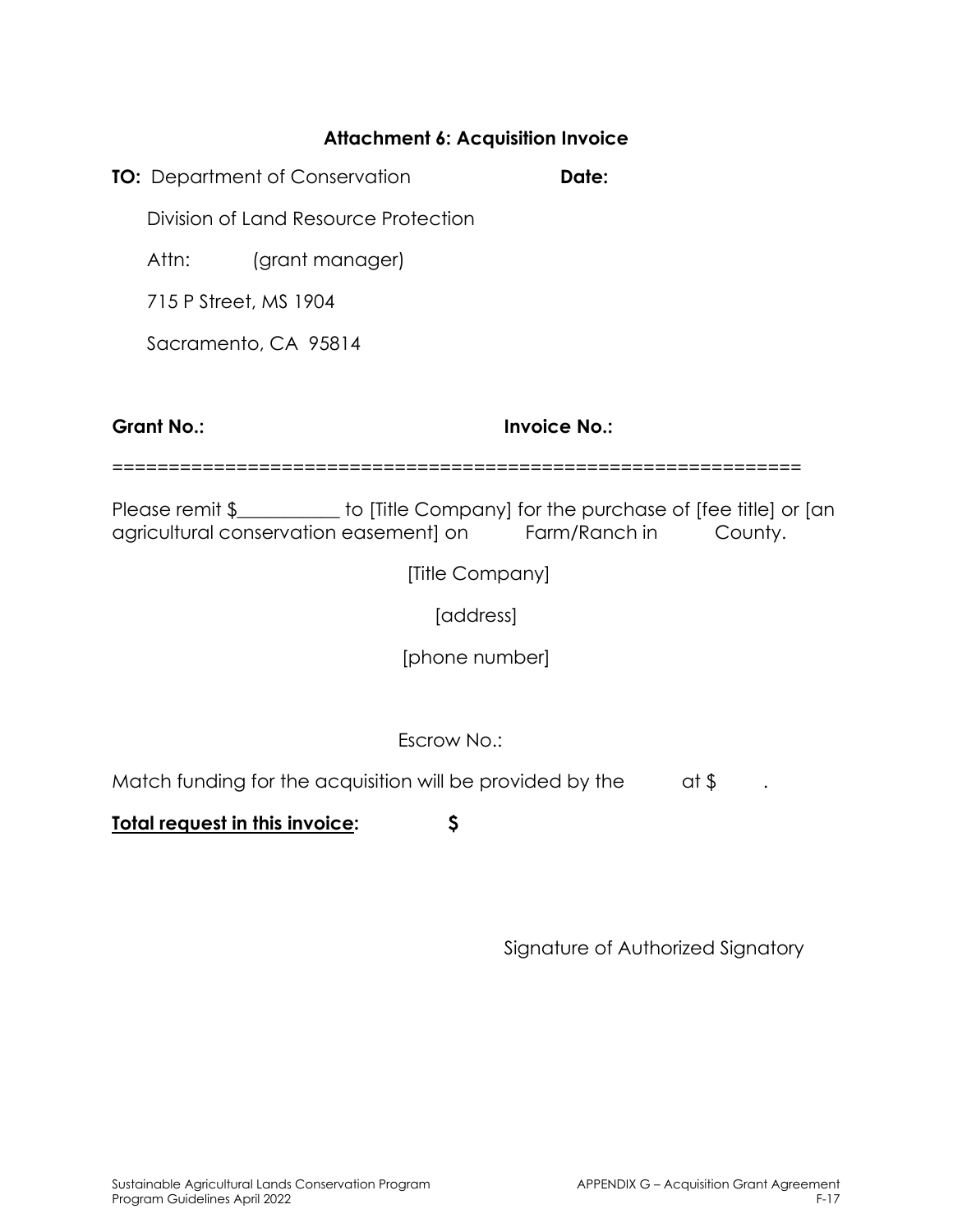### **Attachment 7: Associated Costs Invoice Template**

**TO:** Department of Conservation **Date:** Division of Land Resource Protection Attn: (grant manager) 715 P Street, MS 1904 Sacramento, CA 95814 **Grant No: Invoice No:** 

For expenditures under this grant during the timeframe:

[Note: The actual invoice line items for Associated Costs should correspond exactly to the line items listed in the Grant Agreement Budget page.]

| <b>Associated costs</b> | <b>SALC</b> | <b>GRANTEE MATCH</b> |
|-------------------------|-------------|----------------------|
|                         |             |                      |
|                         |             |                      |
|                         |             |                      |
|                         |             |                      |
|                         |             |                      |
|                         |             |                      |
|                         |             |                      |
| <b>Totals</b>           | \$          | \$                   |

#### **Total reimbursement request in this invoice:** \$

Name of Grant Agreement Signatory or Designee

**Title**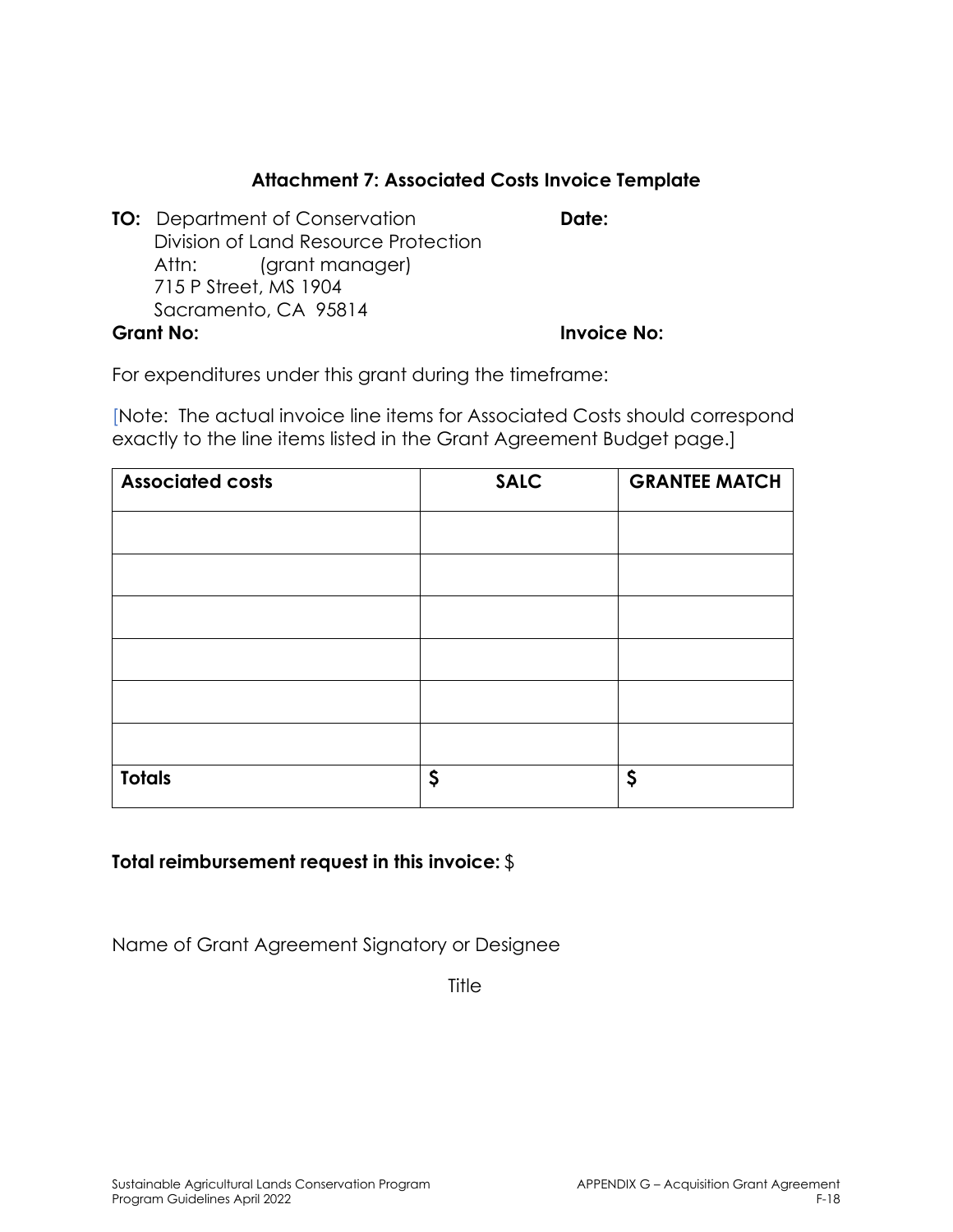|                                                                     |                                                             |  | <b>INVOICE DATE</b>                                       |
|---------------------------------------------------------------------|-------------------------------------------------------------|--|-----------------------------------------------------------|
| <b>GRANTEE</b>                                                      |                                                             |  | <b>INVOICE NUMBER</b>                                     |
| <b>ADDRESS</b>                                                      |                                                             |  | <b>INVOICE AMOUNT</b>                                     |
|                                                                     |                                                             |  | s<br>DATE INVOICE RECEIVED                                |
|                                                                     |                                                             |  | <b>GRANT AGREEMENT NUMBER</b>                             |
| The invoice referenced above is disputed for the following reasons: |                                                             |  |                                                           |
|                                                                     | Request reimbursement for expenses not in the Budget Detail |  | Invoiced for indirect cost reimbursement                  |
|                                                                     | Invoiced for incidental costs or travel costs outside of CA |  | Work performed prior to the Grant start or end date       |
|                                                                     | Insufficient evidence of progress made or task completion   |  | Invoice submitted without using required templates        |
|                                                                     | Insufficient supporting document for reimbursement          |  | Progress Report or Final Report not included with invoice |
|                                                                     | Invoice not submitted by 5:00 p.m. on the required due date |  | Request reimbursement through another funding source      |
|                                                                     | Other not listed above:                                     |  |                                                           |
|                                                                     |                                                             |  |                                                           |

#### **Attachment 8: Invoice Dispute Notification**

Comments:

#### THIS NOTIFICATION IS A FOLLOW UP TO A PHONE CONVERSATION WITH THE GRANTEE OR DESIGNEE WHOSE NAME APPEARS **BELOW.**

| <b>NAME</b>                                                | <b>IDATE OF CONVERSATION</b>         |
|------------------------------------------------------------|--------------------------------------|
| IF YOU HAVE ANY QUESTIONS REGARDING THIS DISPUTE, CONTACT: |                                      |
| <b>NAME</b>                                                | TELEPHONE NUMBER (include Area Code) |
|                                                            |                                      |
|                                                            |                                      |

|                                             |                               | STATE OF CALIFORNIA USE ONLY |  |  |
|---------------------------------------------|-------------------------------|------------------------------|--|--|
| RETURN A COPY OF THIS NOTIFICATOIN WITH THE | <b>IDATE DISPUTE RESOLVED</b> | INITIALS                     |  |  |
| <b>CORRECTED INVOICE TO:</b>                |                               |                              |  |  |
|                                             | <b>RESOLUTION</b>             |                              |  |  |
|                                             |                               |                              |  |  |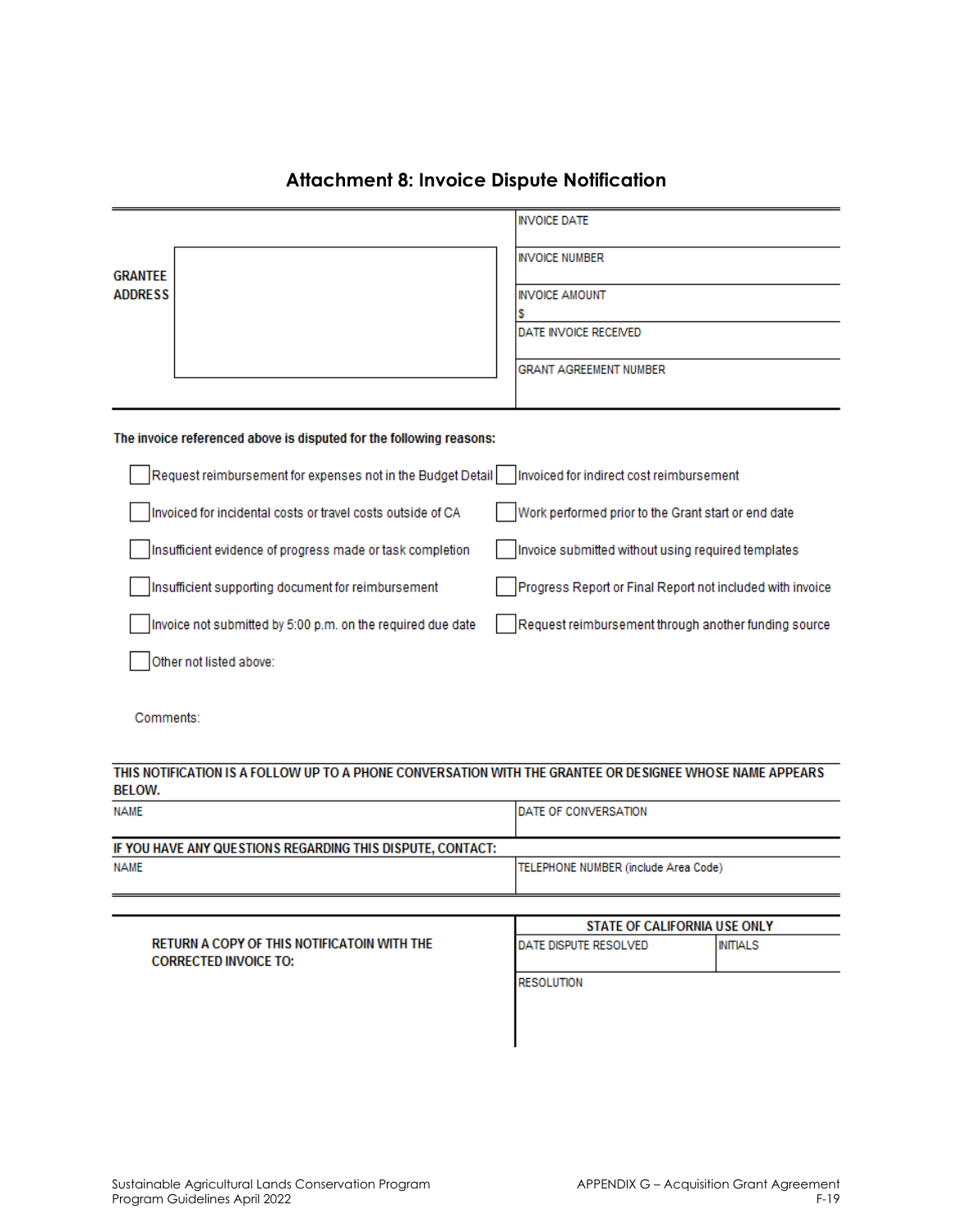### **Exhibit C, General Terms and Conditions**

### **1. Approval**

This Grant Agreement is of no force or effect until signed by both parties. Grantee may not commence performance until such approval has been obtained.

# **2. Amendment**

No change to this Grant Agreement shall be valid unless made in accordance with Exhibit A, Section 3 or 4, or Exhibit B, Section 7. No oral understanding or change not incorporated in this Grant Agreement is binding on any of the parties.

# **3. Assignment**

This Grant Agreement is not assignable by Grantee, either in whole or in part, without the consent of the Department in the form of an amendment.

# **4. Records Retention**

- A. Grantee shall establish an official file containing adequate documentation of all actions taken with respect to the Project, including copies of the Grant Agreement, changes, amendments, letters, email correspondence, financial records, and required reports for a minimum of four (4) years following the final payment of funds or until completion of any action and resolution of all issues which may arise as a result of an audit, whichever is later.
- B. Grantee shall adequately protect all records, physical and electronic, from loss, damage, or destruction during the four (4) year retention period.

### **5. Audit**

A. Grant funded projects are subject to audit by the State of California during the grant term and for up to four years following the termination of the grant agreement. Grantee agrees that the Department, Department of Finance, Bureau of State Audits, or their designated representative shall have the right to review and to copy any records and supporting documentation pertaining to the performance of this Grant Agreement. The audit may consist of examining and auditing pertinent books, documents, papers, and records including financial transactions and supporting documents, general accounting systems, internal controls, management practices, policies, and procedures pertaining to the performance of this Grant Agreement.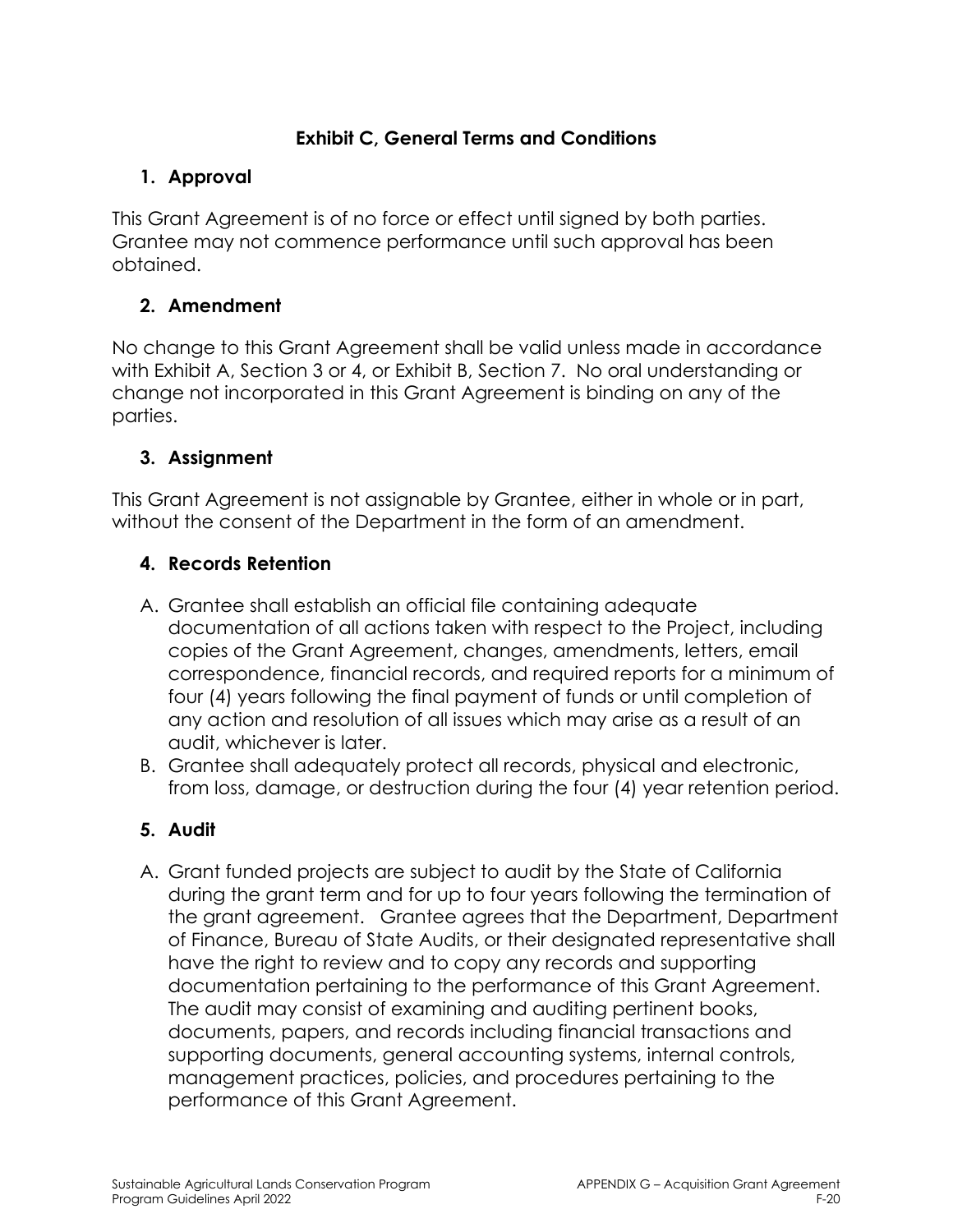B. At any time, the Department, Department of Finance, Bureau of State Audits, or their designated representative may request to review Grantee's records to ensure proper grant management. Grantee shall be given advance notice when the grant-funded Project is selected for an audit or review by the Department, Department of Finance, Bureau of State Audits, or their designated representative. Grantee agrees to allow the auditor(s) access to such records during normal business hours, excluding State of California holidays, and to allow interviews of any employees who might reasonably have information related to such records. Further, Grantee agrees to include a similar right of the Department to audit records and interview staff in any subcontract related to performance of this Grant Agreement in accordance with Government Code section 8546.7. Grantee shall comply with the above and be aware of the penalties for violations of fraud and for obstruction of investigation as set forth in Public Contract Code section 10115.10.

### **6. Indemnification**

Grantee agrees to indemnify, defend, and hold harmless the State of California, its officers, agents, and employees from any and all claims and losses accruing or resulting to any and all Grantees, partners, subcontractors, suppliers, laborers, and any other person, firm, or corporation furnishing or supplying work services, materials, or supplies in connection with the performance of this Grant Agreement, and from any and all claims and losses accruing or resulting to any person, firm, or corporation who may be injured or damaged by Grantee in the performance of this Grant Agreement.

### **7. Disputes**

Grantee shall continue with the responsibilities under this Grant Agreement during any dispute.

### **8. Independent Grantee**

Grantee, and the agents and employees of Grantee, in the performance of this Grant Agreement, shall act in an independent capacity and not as officers, employees, or agents of the Department.

### **9. Non-Discrimination Clause**

During the performance of this Grant Agreement, Grantee and its subcontractors shall not unlawfully discriminate, harass, or allow harassment against any employee or applicant for employment because of race, color, ancestry, national origin, religion, creed, age (over 40), mental disability, physical disability, sex, gender (including pregnancy, childbirth, breastfeeding, or related medical conditions), sexual orientation, gender identity, gender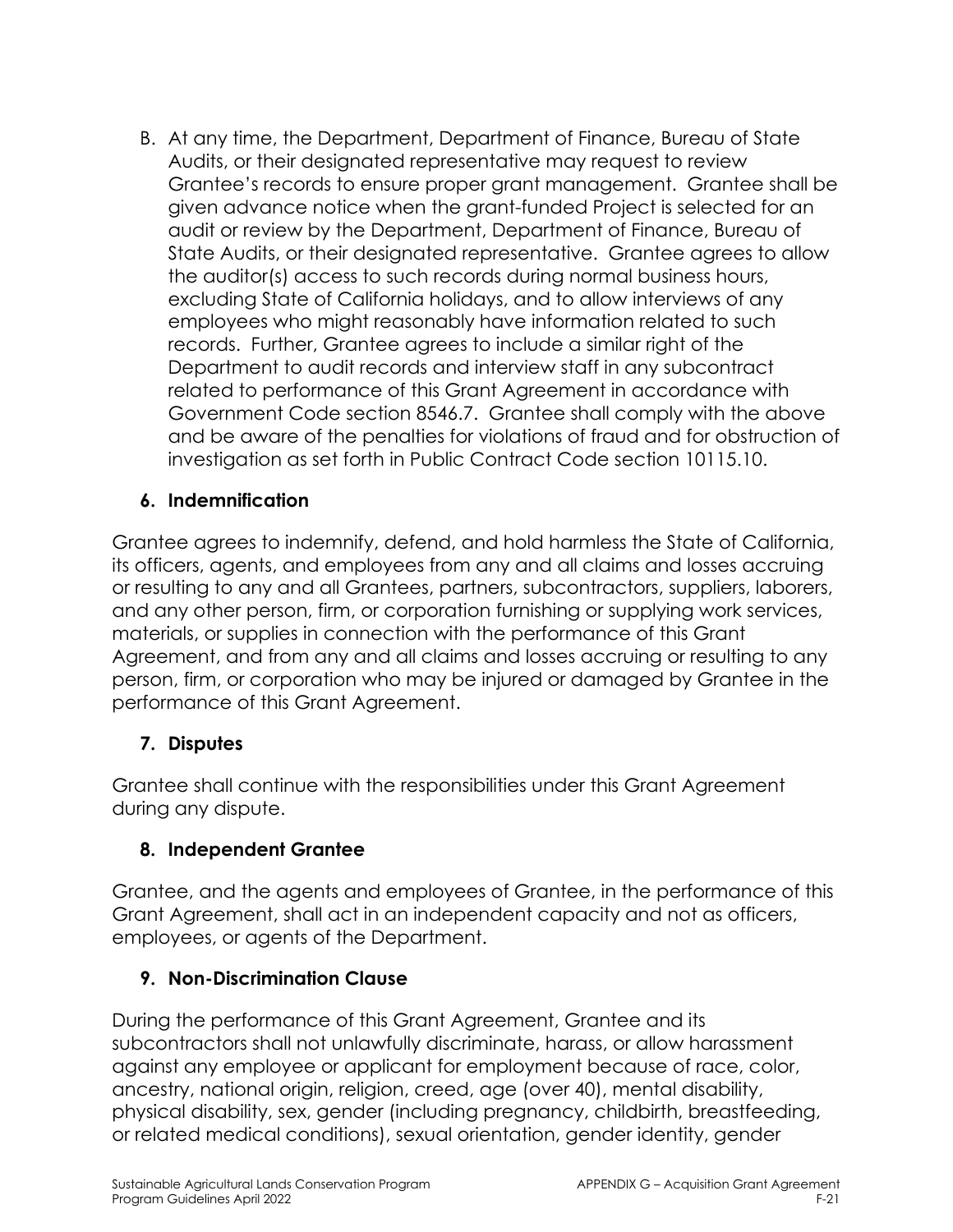expression, medical condition, genetic information, marital status, and military and veteran status. Grantee and subcontractors shall ensure that the evaluation and treatment of their employees and applicants for employment are free from such discrimination and harassment. Grantee and subcontractors shall comply with the provisions of the Fair Employment and Housing Act (Gov. Code §12990 (a-f) et seq.) and the applicable regulations promulgated thereunder (California Code of Regulations, Title 2, Section 7285 et seq.). The applicable regulations of the Fair Employment and Housing Commission implementing Government Code Section 12990 (a-f), set forth in Chapter 5 of Division 4 of Title 2 of the California Code of Regulations, are incorporated into this Grant Agreement by reference and made a part hereof as if set forth in full. Grantee and its subcontractors shall give written notice of their obligations under this clause to labor organizations with which they have a collective bargaining or other Grant Agreement.

Grantee shall include the nondiscrimination and compliance provisions of this clause in all subcontracts to perform work under this Grant Agreement.

### **10.Timeliness**

Time is of the essence in this Grant Agreement. The Department and Grantee will work collaboratively to ensure this Grant Agreement is administered in a timely fashion.

### **11.Governing Law**

This Grant Agreement is governed by and shall be interpreted in accordance with the laws of the State of California.

### **12.Unenforceable Provision**

If any provision of this Grant Agreement is unenforceable or held to be unenforceable, then the parties agree that all other provisions of this Grant Agreement have force and effect and shall not be affected thereby.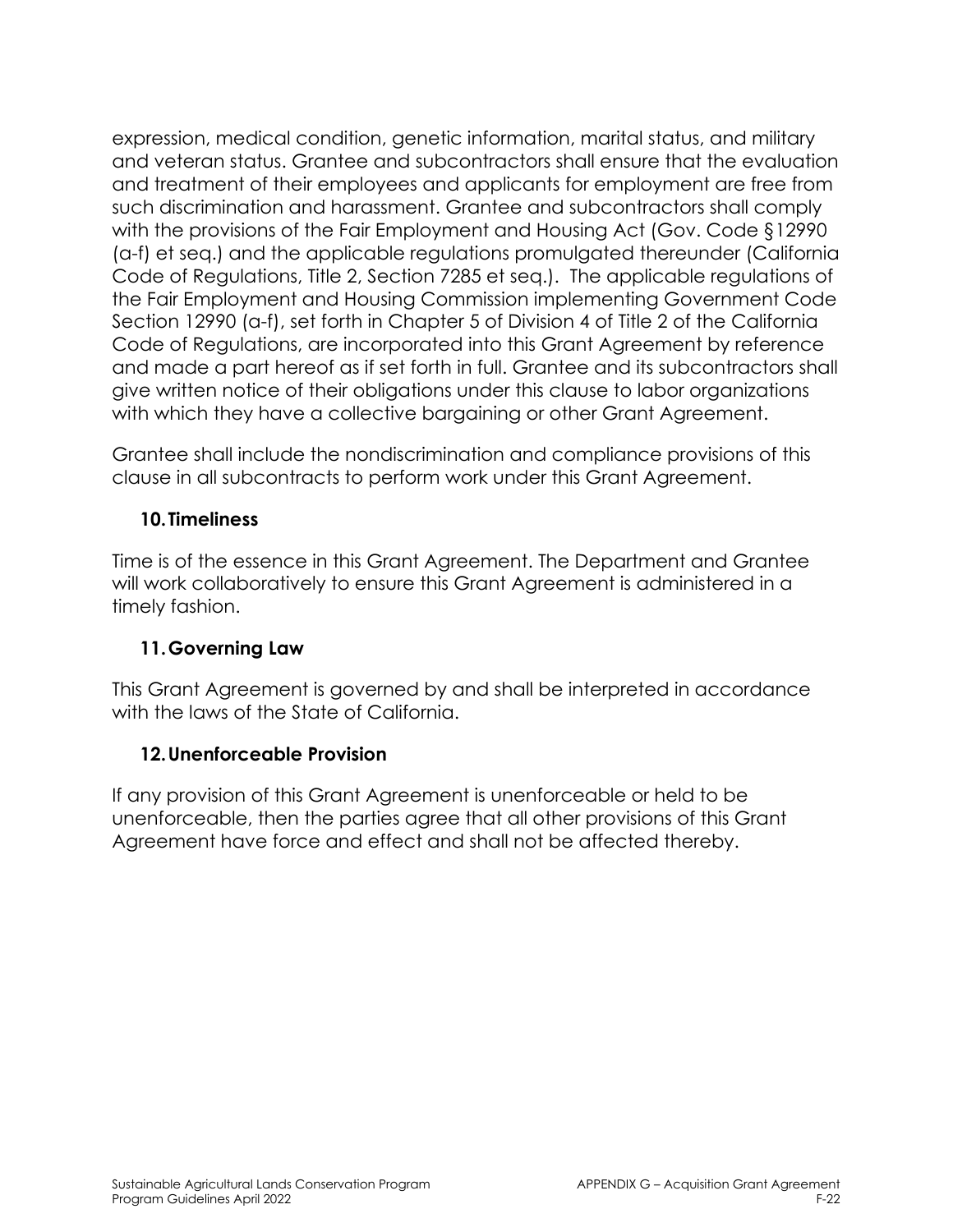# **Exhibit D, Special Terms and Conditions**

# **1. Compliance with Laws and Regulations**

By signing this Grant Agreement, Grantee certifies that it shall comply fully with all applicable federal, state, and local laws, ordinances, regulations, and permits and shall secure any new permits required by authorities having jurisdiction over the Project(s) and maintain all presently required permits. Grantee shall ensure that any applicable requirements of the California Environmental Quality Act are met in order to carry out the terms of this Grant Agreement.

# **2. Subcontractors**

The Department's contractual relationship is with Grantee, and not any of its subcontractors. Grantee is entitled to make use of its own staff and subcontractors, as identified in the Budget Detail Worksheet (Attachment 5), and will comply with its own competitive bidding and sole sourcing requirements for subcontracts that arise out of or in connection with this Grant Agreement. Grantee shall manage, monitor, and accept responsibility for the performance of its own staff and subcontractors, and will conduct Project activities and services consistent with professional standards for the industry and type of work being performed under this Grant Agreement.

Nothing contained in this Grant Agreement or otherwise, shall create any contractual relation between the Department and any subcontractors, and no subcontract shall relieve Grantee of its responsibilities and obligations hereunder. Grantee agrees to be as fully responsible to the Department for the acts and omissions of its subcontractors and of persons either directly or indirectly employed by any of them as it is for the acts and omissions of persons directly employed by Grantee. Grantee's obligation to pay its subcontractors is an independent obligation from the Department's obligation to make payments to Grantee. As a result, the Department shall have no obligation to pay or to enforce the payment of any moneys to any subcontractor.

# **3. No Third-Party Beneficiaries**

This Grant Agreement is not intended for the benefit of any person or entity other than the parties, and no one other than the parties themselves may enforce any of the rights or obligations created by this Grant Agreement.

# **4. Project Monitoring and Oversight**

Project monitoring and oversight is essential to ensure the Project stays within scope and is completed on schedule and within budget in accordance with this Grant Agreement.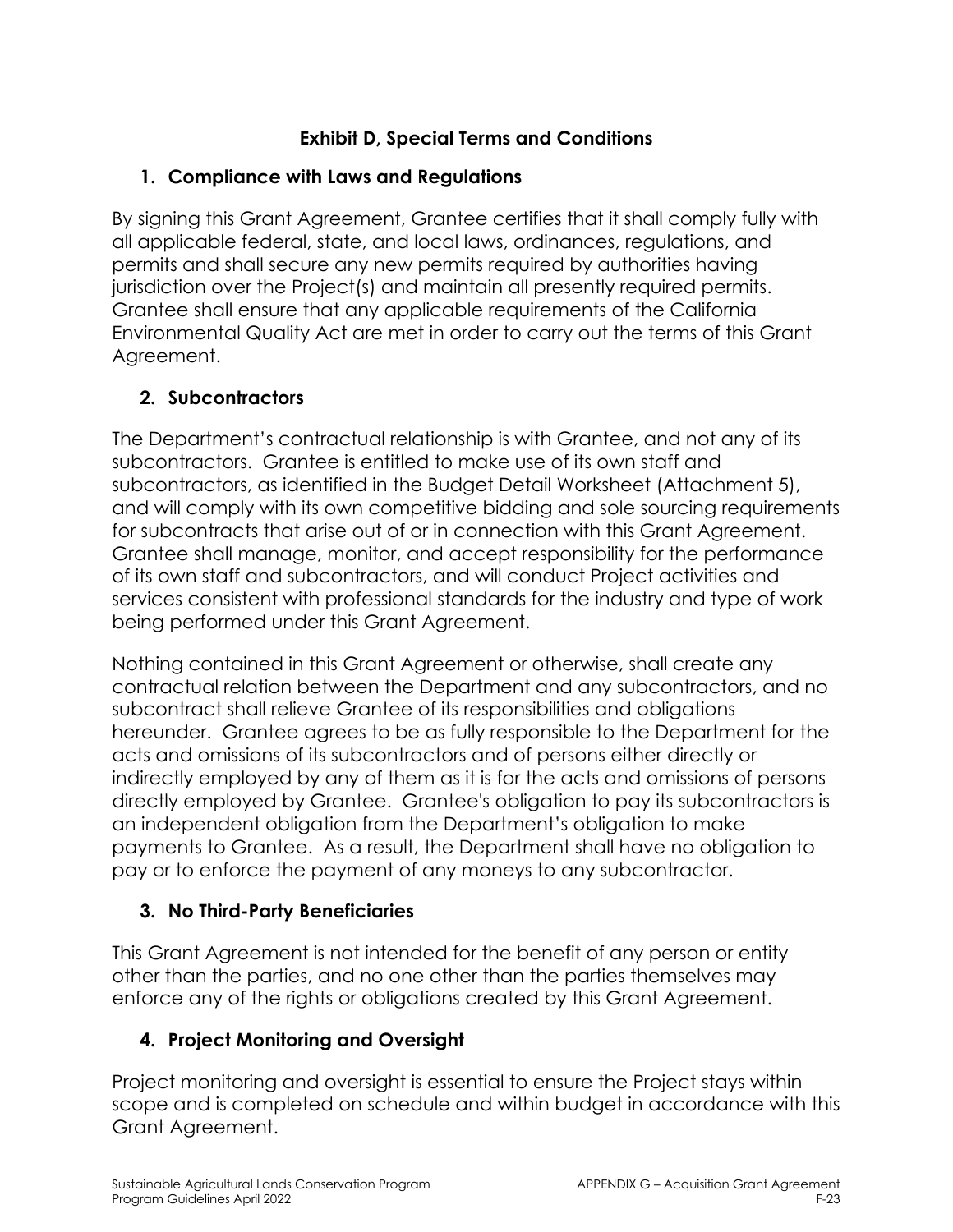### **5. Dispute Resolution**

#### A. Invoice Disputes

- i. In the event of an invoice dispute, the Grant Manager will notify Grantee by phone and follow up in writing using the Invoice Dispute Notification Template (Attachment 8) within fifteen (15) days of receipt of the disputed invoice.
- ii. During the dispute, both parties shall deal in good faith to resolve the dispute. Grantee shall continue to meet its responsibilities and obligations under the terms of this Grant Agreement.
- iii. If Grantee contests the decision made by the Grant Manager, Grantee shall submit a written "Notice of Dispute" on official letterhead, according to Subsection C below.

#### B. General Disputes

- i. In the event of a dispute unrelated to the dispute of an invoice, Grantee shall first attempt to resolve the dispute with the Grant Manager.
- ii. Both parties shall deal in good faith and attempt to resolve the dispute informally.
- iii. Grantee shall continue to meet its responsibilities and obligations under the terms of this Grant Agreement during a dispute.
- iv. If Grantee contests the decision made by the Grant Manager, Grantee shall submit a written "Notice of Dispute" on official letterhead, according to Subsection C below.

### C. Contesting a Dispute Decision

- i. If Grantee contests a decision made by the Grant Manager, Grantee may submit a written "Notice of Dispute" on official letterhead. The "Notice of Dispute" shall include:
	- The Grant Agreement number
	- A complete description of the basis for the dispute
	- Legal authority or pertinent facts, supporting arguments and documentation
	- Action requested for resolution

The "Notice of Dispute" shall be sent to:

Department of Conservation Division of Land Resource Protection Attn: Division Director 715 P Street, MS 1904 Sacramento, CA 95814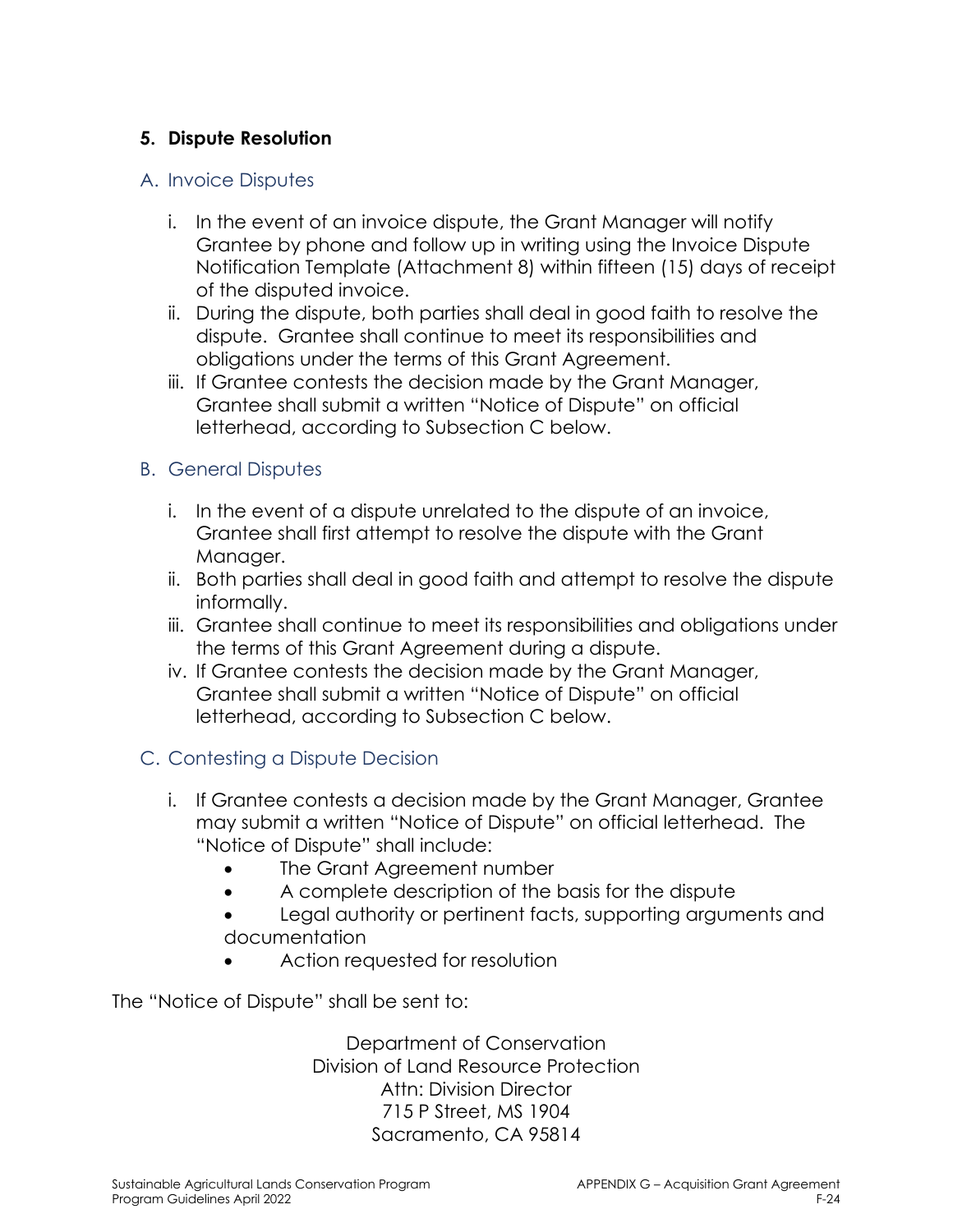- ii. Within 30 days after receipt of the "Notice of Dispute," the Division Director shall review the dispute and submit a written decision to Grantee, which shall include:
	- The decision made
	- An explanation for the decision
	- Whether the decision shall be conclusive and binding or can be appealed and the steps to take to appeal the decision

### **6. Termination**

- A. Completion of Project. This Grant Agreement shall terminate upon completion of the project and payment of the last invoice.
- B. Early Termination. Either Party may terminate this Grant Agreement upon thirty (30) days advance written notice by certified mail to the other Party. The notice shall specify the reason for early termination and may permit Grantee or Department to rectify any deficiency(ies) prior to the early termination date.

### **7. Waiver of Rights**

- A. Grantee waives any and all rights to any type of express or implied indemnity or right of contribution from the Department, its officers, agents, or employees for any liability arising from, growing out of, or in any way connected with this Grant Agreement.
- B. Grantee waives all claims and recourses against the Department, including the right to contribution for loss or damage to persons or property arising from, growing out of, or in any way connected with or incident to this Grant Agreement, except claims arising from the gross negligence of the Department, its officers, agents, and employees.
- C. None of the provisions of this Grant Agreement shall be deemed waived unless expressly waived in writing.

### **8. Insurance Requirements**

- A. Grantee that is a governmental organization may provide evidence of self-insurance to satisfy this requirement.
- B. If Grantee is not a governmental organization or is a governmental organization that is unable to provide evidence of self-insurance, then it shall obtain and keep in force for the term of this Agreement the following insurance policies that cover any acts or omissions of Grantee, its subcontractors, or its employees engaged in the provision of service specified in this Agreement:
	- i. Workers' Compensation Insurance in an amount of not less than \$1,000,000 in accordance with the statutory requirement of the State of California (California Labor Code § 3700 et seq.).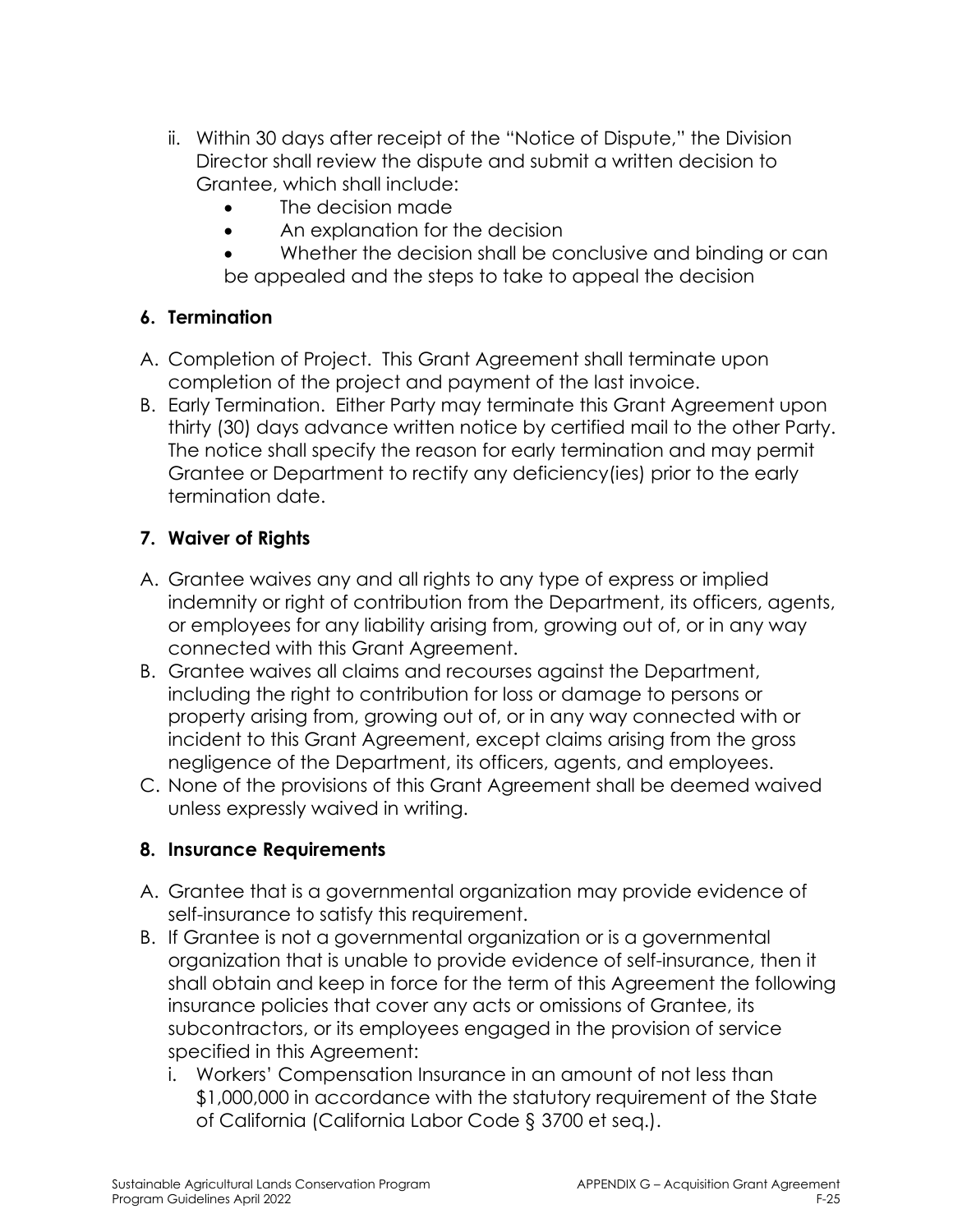- ii. Commercial general liability insurance in an amount of not less than \$1,000,000 per occurrence for bodily injury and property damage combined.
- iii. Motor vehicle liability insurance in an amount not less than \$1,000,000 per accident for bodily injury and property damage combined. Such insurance shall cover liability arising out of any motor vehicle including owned or hired, and non-owned motor vehicles.
- C. The State of California, its officers, agents, and employees are included as additional insured, but only with respect to work performed for the State of California under this Grant Agreement. The additional insured endorsement must accompany the certificate of insurance.
- D. Grantee shall submit proof of insurance documents referencing this Grant Agreement number to the Department electronically within thirty (30) days of signing this Grant Agreement.
- E. Grantee shall notify Department in writing within five (5) working days of any cancellation, non-renewal, or material change that affects required insurance coverage.
- F. Grantee shall submit proof of new or updated policy based on insurance requirements within thirty (30) days of policy cancellation or substantial policy change. Failure to provide proof of insurance may result in termination of this Grant Agreement.

### **9. Stop Work**

If it is determined, at the sole discretion of the Department, that Grantee is not meeting the terms and conditions of this Grant Agreement, immediately upon receiving a written notice through certified mail from the Department to stop work, Grantee shall cease all work under this Grant Agreement. The Department has the sole discretion to determine that Grantee meets the terms and conditions after a stop work order, and to send through certified mail a written notice to Grantee to resume work under this Grant Agreement.

### **10.Publicity**

Grantee agrees that it will acknowledge the Department's support whenever activities or projects funded, in whole or in part, by this Grant Agreement are publicized in any news media, brochures, articles, seminars, websites, or other type of promotional material.

Grantee shall also include in any publication resulting from work performed under this grant an acknowledgment substantially as follows:

"The work upon which this publication is based was funded in whole or in part through a grant awarded by the California Department of Conservation."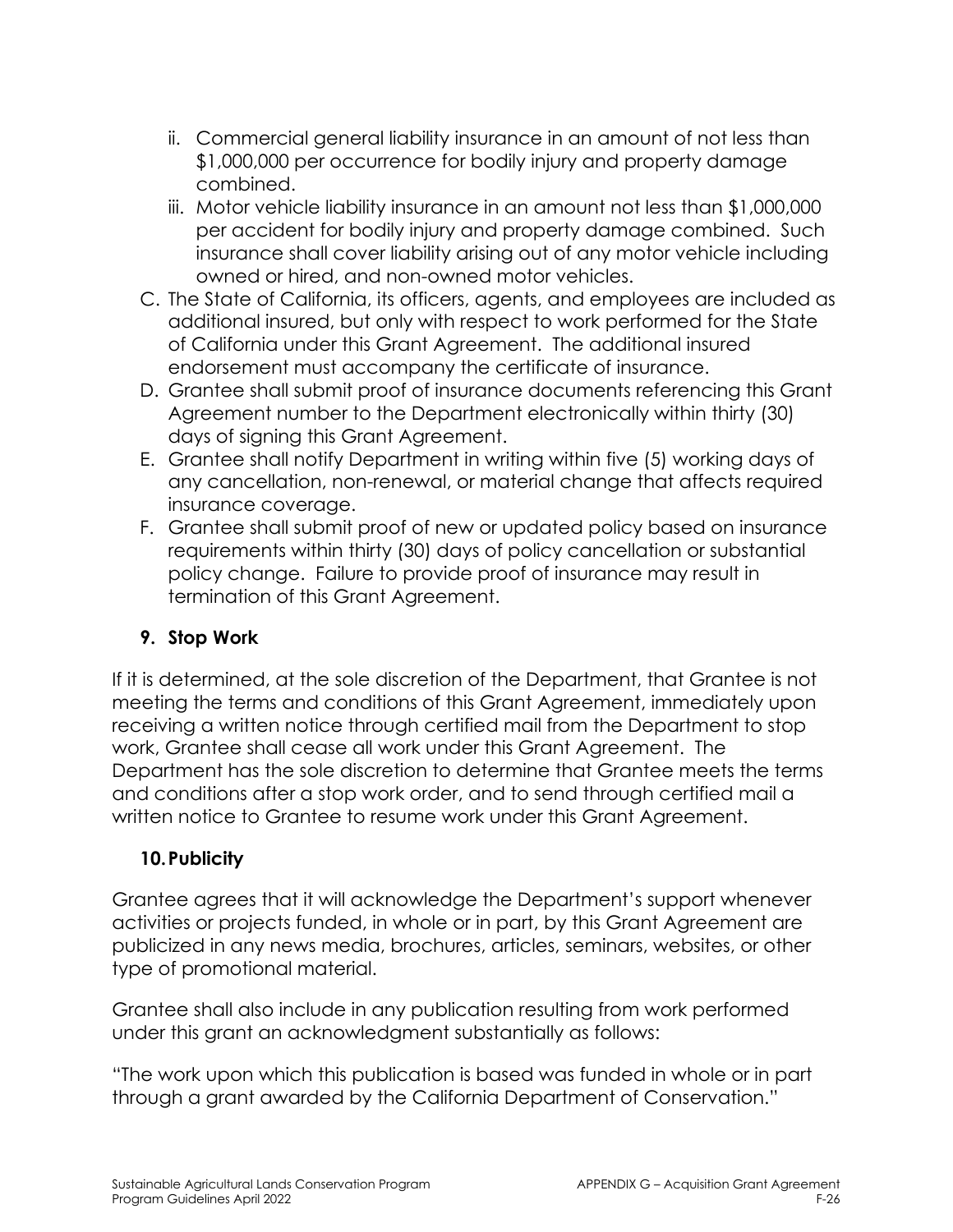Media: Grantee is required to identify a point of contact for all press inquiries and communications needs related to the Project and provide the name, phone number, and email address of this individual to the Department. All press releases must be approved by the Department prior to distribution, and the Department must be alerted and invited to participate in all press conferences related to the grant.

Social Media: Grantee is encouraged to use social media to inform and share with the public activities under this Grant Agreement. Furthermore, the Department should be tagged on all posts related to activities under this Grant Agreement.

All publicity must comply with the Publicity and Confidentiality requirements set forth in the Guidelines (Exhibit F).

### **11.Drug-Free Workplace Certification**

In signing this Grant Agreement, Grantee certifies that it will comply with the requirements of the Drug-Free Workplace Act of 1990 and will provide a drugfree workplace by taking the following actions:

- A. Publish a statement notifying employees that unlawful manufacture, distribution, dispensation, possession, or use of a controlled substance is prohibited and specifying actions to be taken against employees for violations.
- B. Establish a Drug-Free Awareness Program to inform employees about:
	- i. The dangers of drug abuse in the workplace.
	- ii. The person's or organization's policy of maintaining a drug-free workplace.
	- iii. Any available counseling, rehabilitation, and employee assistance programs.
	- iv. Penalties that may be imposed upon employees for drug abuse violations.
- C. Every employee who works on this Grant Agreement will:
	- i. Receive a copy of the organization's drug-free workplace policy statement.
	- ii. Agree to abide by the terms of the organization's statement as a condition of employment on this Grant Agreement.

Failure to comply with these requirements may result in suspension of payments under this Grant Agreement or termination of this Grant Agreement or both, and Grantee may be ineligible for award of any future State of California agreements if the Department determines that any of the following has occurred: Grantee has made false certification, or violated the certification by failing to carry out the requirements as noted above (Gov. Code §8350 et seq.).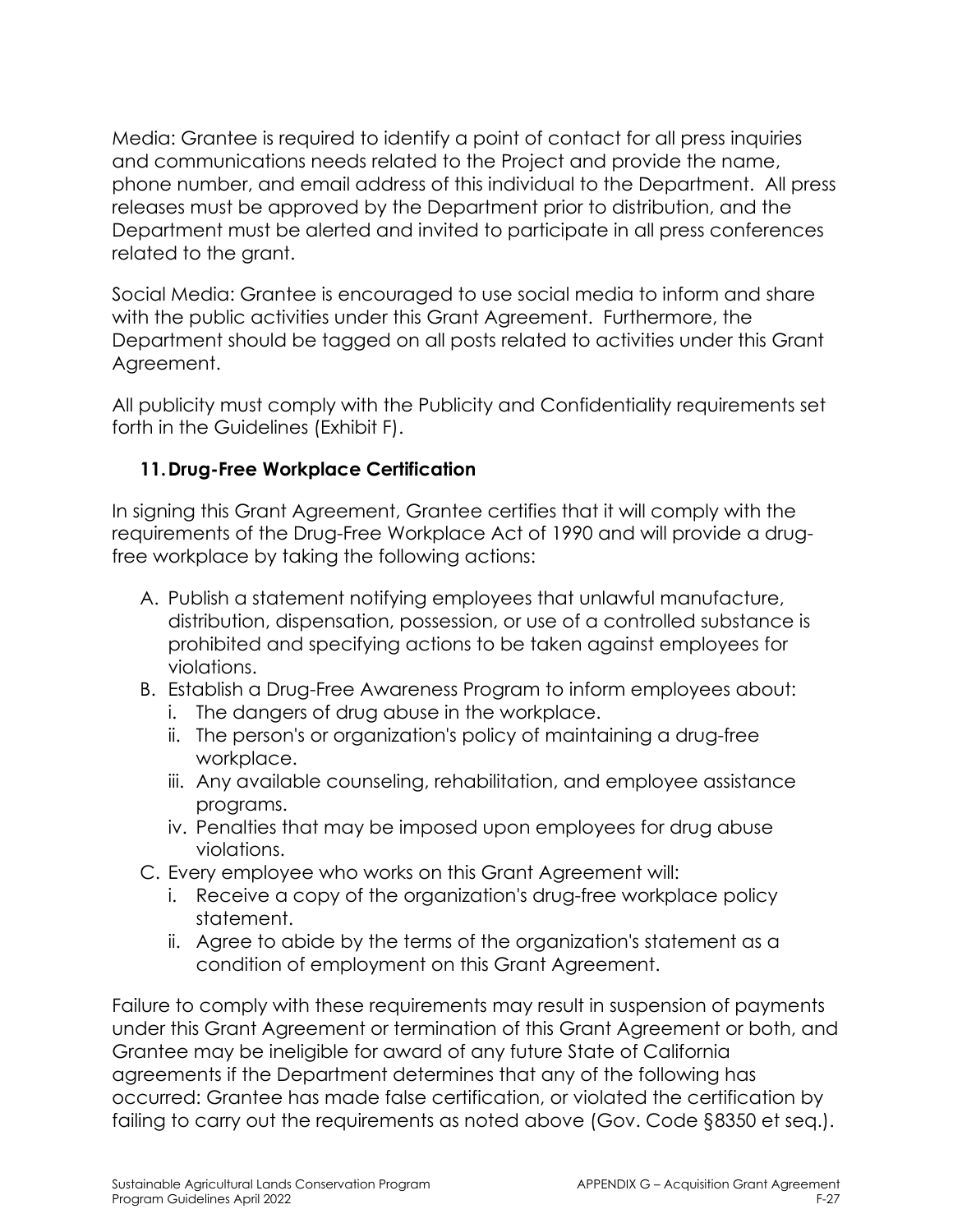### **12.Americans with Disabilities Act**

Grantee assures the Department that it complies with the Americans with Disabilities Act (ADA) of 1990, which prohibits discrimination on the basis of disability, as well as all applicable regulations and guidelines issued pursuant to the ADA (42 U.S.C. 12101 et seq.).

### **13.Air/Water Pollution Violation Certification**

Under State of California laws, Grantee shall not be: (1) in violation of any order or resolution not subject to review promulgated by the California Air Resources Board or an air pollution control district; (2) subject to cease and desist order not subject to review issued pursuant to Section 13301 of the Water Code for violation of waste discharge requirements or discharge prohibitions; or (3) finally determined to be in violation of provisions of federal law relating to air or water pollution.

### **14.Payee Data Record Form - STD 204**

This form must be completed by all Grantees that are not another state agency or other governmental entity.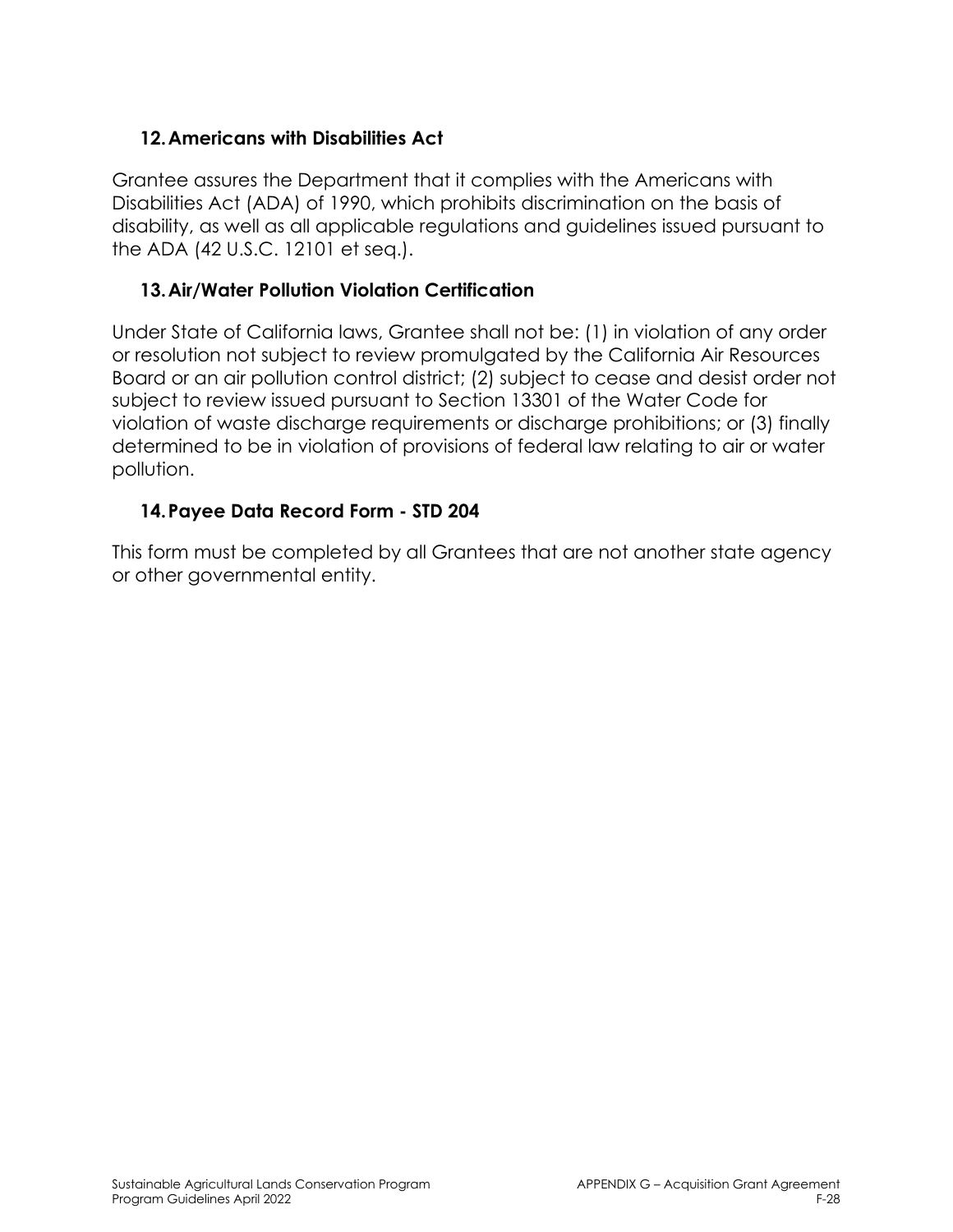### **Exhibit E, Award Letter**

[Insert award letter here.]